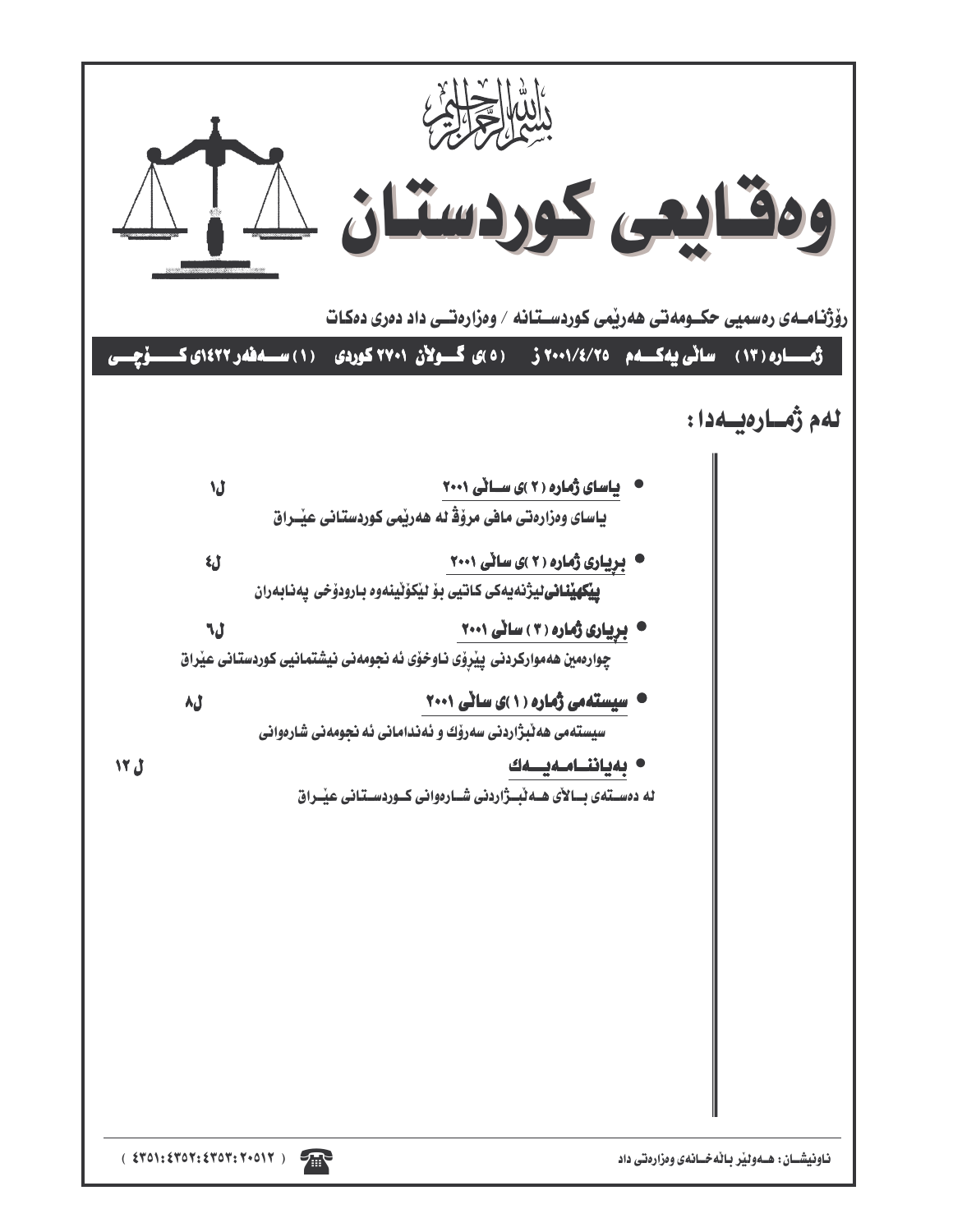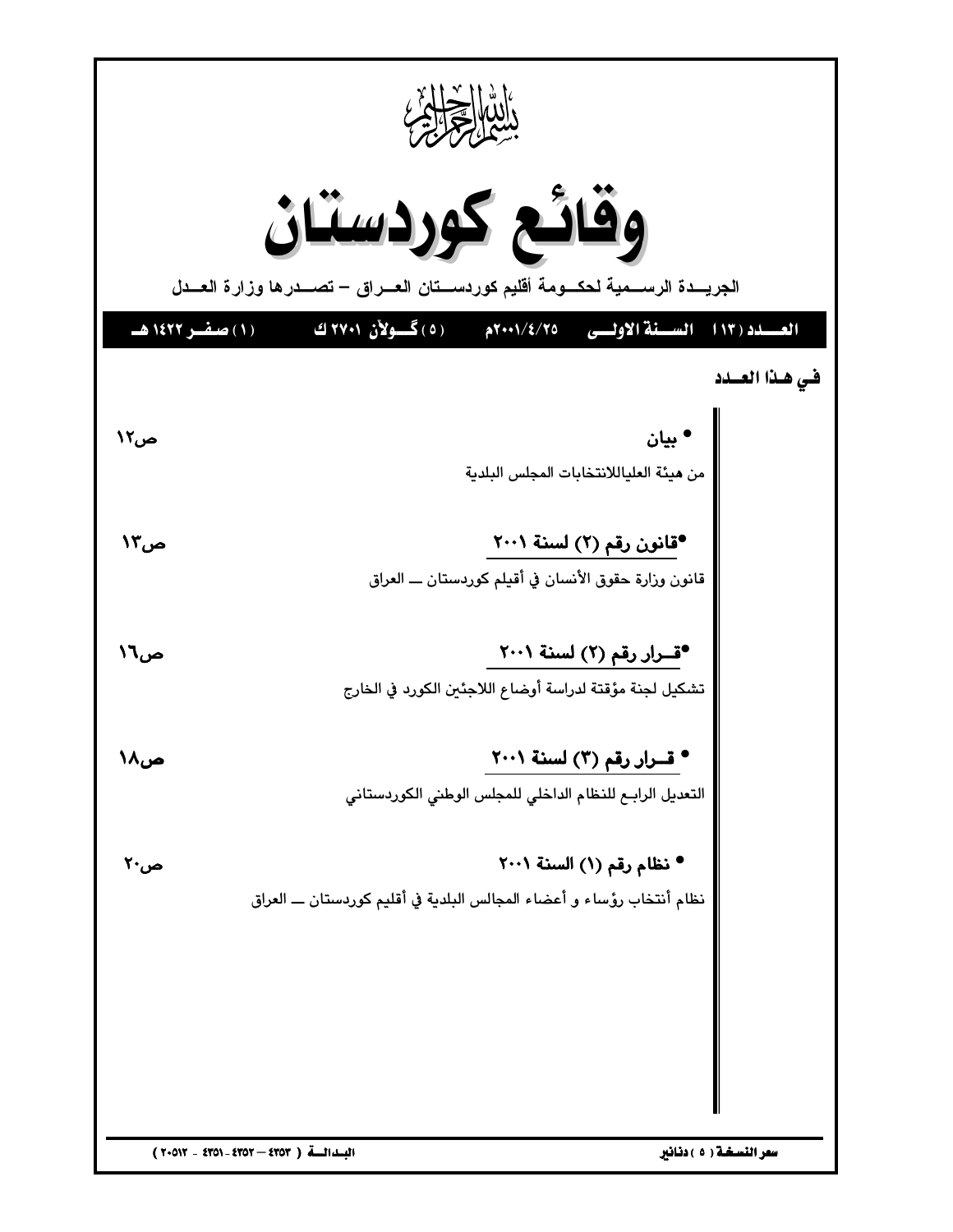$\lambda$ 

## به ناوي خواي گهوريو ميهروبان

به ناوي گەنەوە ئه نجومەنى نيشتمانيى كوردستانى عيراق ژمارەي دەرھىنسان : ٢ رۆژى دەرھينسسان: ٢٠٠١/٤/٢

یــشت بــه حوکمــهکانی برگــه (۱)ی مــاددهی (٥٦)و مــاددهی (٥٣) لــه یاســای ژمــاره (۱)ی هـهموارکراوي سـالِّي (١٩٩٢) و لهسـهر داواکـاريي ئهنجومـهني وهزيـران و ئـهو ياسـاکارييهش کـه ئەنجومەنى نيشتمانيى كوردستانى عيْراق لە دانيشتنى ژمارە (١٠)ى سالْي ١٩٩٧ ييْمان دراوە ، برياري دەرھێنانى ئەم ياسايەمان دا :

## **باسای ژماره ( ۲ )ی سانی ۲۰۰۱** یاسا ی ومزارهتی مافی مرؤڈ له هەریمی کوردستانی عیرافدا

#### ماددەى يەكەم :

مەبەست لەم دەستەواژانەي خوارەوە ماناكانى بەرامبەريانە : هەريْم : ھەريْمى كوردستانى – عيْراق . ئەنجومەنى وەزيران : ئەنجومەنى وەزيرانى ھەرێمى كوردستان. وهزارهت : وهزارهتي مافي مروّةٌ. بِهلْكَهنامهكاني مافي مروّة : جارنامهي جِيهانيي مافي مروّة و هەردوو يەيمانە نێو دەوڵەتپيەكان و يروْتوْكوْلْـه ياشـبەندەكانى و بەلْگەنامـەو رێككەوتنامـەكانى ديكـەش ، كـە يێوەنـدييان بـە مـافى مرۆڤەوە ھەيەو لە گەلْ دابو دەستوور و مەباديئى كۆمەلْگەي كوردستاندا دەلويْ و دەگونجىٰ .

### ماددەى دووەم :

ئهم وهزارهته وهدي هيِّناني ئهم ئامانج و ئەرك و فرمانانه دەگريّتە ئەستۆ.

- ١. راويْژ و راي خوّي دەربارەي مافي مروّة دەخاته بەردەم ئەنجومەنى وەزيران و ھەموو لايەنـه رەسمى و غەيرە رەسمىيەكانى ھەرٽە.
- ۲. بلأوكردنهوهي رۆشنبيرى تايبەت به مافى مرۆۋ و وەئاگاھێنان و چاوكردنهوەي ھەموو چين و توپّــژهکانی کۆمەلْگــەی کوردســــتان لــەم رووەوە ، ھــەروەھا کۆشــش کــردن لــە يێنــاو چەســــياندن وريـــشــاژۆكردنى ماناكــــانى لىْبـــووردەيى و ھاوكـــاريى كۆمەلأيـــەتى و دابودەستوورو دروشمى كۆمەلگەي مەدەنيدا.
- ۳. لەبــەر رۆشــنايى بەڵگەنامــەكانى مــافى مــەدەنى و سياســى و ئــابوورى و كۆمەلأيــەتى و رۆشنىيريى مرۆۋ وبەلگەنامەو رێككەوتننامەي ديكەش ، كە يێوەندييان بە مافى مرۆڤەوە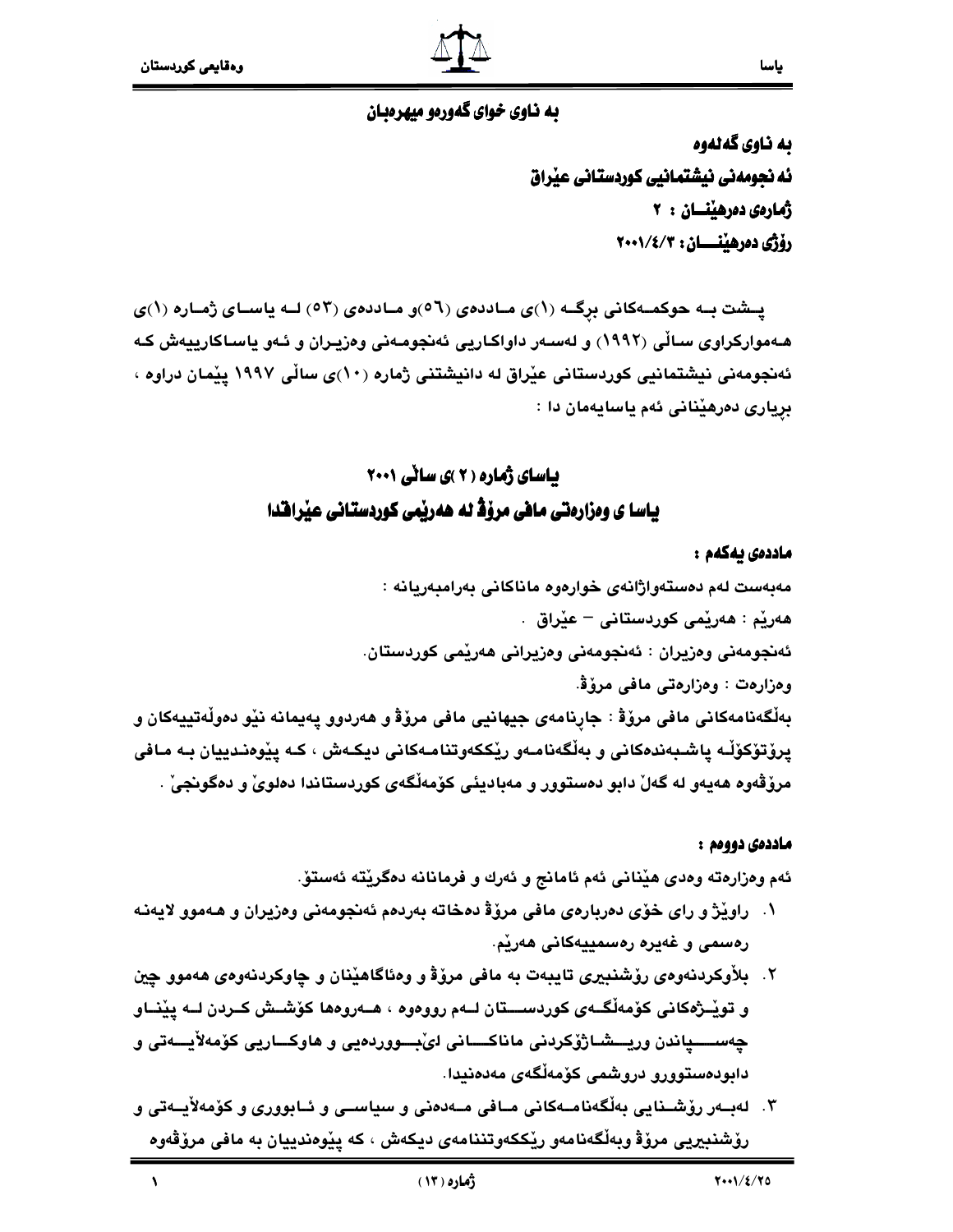هەيسەو لەگسەلْ دروشىم و دابودەسىتوورى كۆمەلْگىەي كوردسىتاندا لىەبارەو دەگسونجىٰ ، دراسـﻪتنامەو لێڪۆڵينـﻪوەي دەورى لەمـﻪر ﭼﯚنێتى ﭼﺎﻛﺘﺮ ﻛﺮﺩﻧـﻰ ﻫﻪﻟﻮﻣـﻪرﺟﻰ ﻣـﺎﻓﻰ ﻣـﺮۆﯞ ﻭ چۆنێتيى بەھێزكردن و رێزدار كردنىيەوە ئامادە دەكات .

- ٤. موراقەبــەي ھــەموو ياســاكارييەكى نيــشتمانيى دەكـا تــا دڵنيــا بــىٰ لــەوەي ، كــە لەگــەلْ سەرەتاكانى مافى مرۆۋ و ئازادييە بنچينەكانيدا لە باربن.
- ٥. هەڵسەنگاندنى رەڧتارى دام و دەزگا رەسمى و غەيرە رەسمىيەكانى ھەرێم بۆ ئـەوەي بزانـىْ تا چەند ئيلتيزاميان بە حوكمەكانى بەلْگەنامەگەلى تايبەت بـە مـافى مرۆڭەوە كـردووە ، لـەو رووەوە رايۆرت بۆ سەرۆكايەتيى ئەنجومەنى وەزىران يۆشكەش دەكات.
- ٦. ســهردان و يــشكنيني بهنديخانــهو جێكاكــاني دهستبهســهر و گيراوهكــان بــه شــێوهيهكي دەورىو ئامادەكردنى رايۆرت لەبارەي بارودۆخى بەندى و گيراوو دەستبەسەرەكانەوە.
- ٧. هاوكۆمەكى لەگەلْ رێكخراوەكانى خەمخۆرى مافى مرۆۋ و حزبگەلى سياسى و كۆمەڵەي ئابووری و کۆمەلأيەتىو هزرى و هەموو هاوولأتيانيش له هەريمدا ، بـه جۆريكى ئـەوتۆ كـه بەسەلامەتى ريككەوتننامە نيو دەولّەتييەكان و ياساكارييەكانى تايبەت بە مافى مرۆۋ لە ھەرێمدا مسۆگەر بكرىْ.
- ۸. بـه هاوکۆمـهکی و بـه تـهگبیر لهگـهلٌ ریْکخـراوه نیْـو دمولْهتیـه ییْومندیـدارهکان و لایهنـه يێوەنديدارەكاندا لـه بـوارى مـافى مرۆڤدا دەكەوێتـه چالاكىو ، ئـەو يێشێلكارى و رەفتـارە نامرۆڤييانەش دەخاتەروو كە دەرھەق بە گەلى كوردستان بەريادەكرىّ.
- ۹. لەمەر ھەقيقەتى بـارودۆخى مـافى مـرۆۋ و بزاڤـى وەزارەتەكـەش ، لـەم رووەوە ، سـالأنە رايــۆرت ئامــادە دەكــاو يێـشكەش بــه ســەرۆكايەتى ئەنجومــەنى وەزيــران و ئەنجومــەنى نیشتمانیی کوردستانی – عیراقی دمکات.

### ماددەى سىيەم :

وزير : سەرۆكى بالأي وەزارەتەكەو ، بەريرسى وەبەركارخستنى سياسەتەكەيەتى و ، بەريرسى سەريەرشتى و ريقابەكردنى لايەنى وەبەركارخستنى ريككەوتننامەٍ نيْو دەولْەتى و ياساكارييە ناوخۆييەكانيشەو ، ھەر بريارو فەرمان و رێنماييەكيش يێوەنديي بـه ئـەرك و فرمان و يێكهاتـەو يسيۆرايەتى و كاروبارى ديكەي وەزارەتەكەوە ھەيە ، ھەمووى ، لە لايەن خۆيەوە دەردەچىّ.

## ماددهۍ چوارهم : يێِكهێنەرەكانى وەزارەتەكە :

يێكهێنەرەكانى ئەمانەن : ١. مەكتەبى وەزير. ووقى هادى 1.21400 **1 Limit 3 10** ۲. بەريوەبەريى گ<del>شتيى ديوانم جاران</del> WWW.MO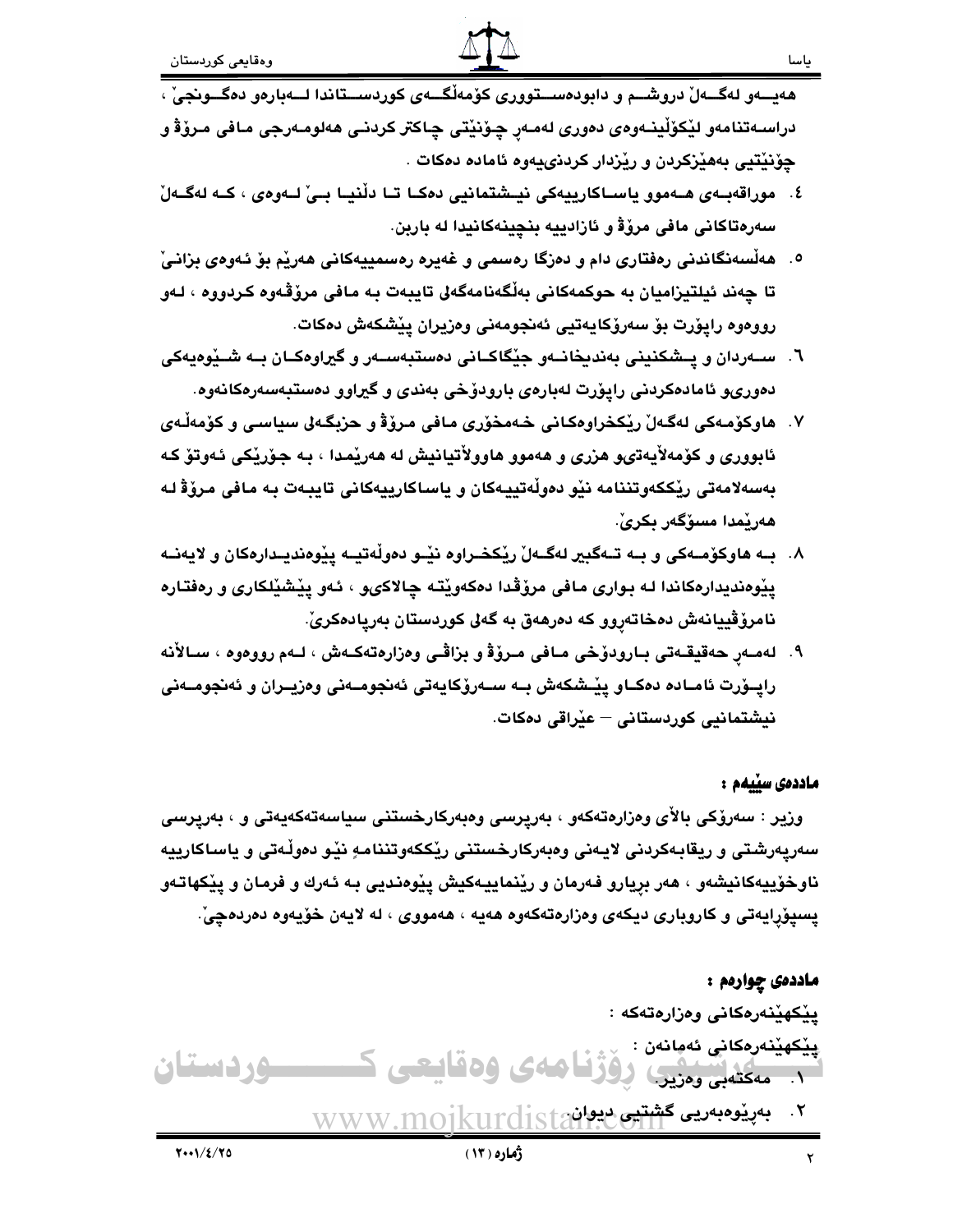- .<br>۳. بەرنوەبەريى گشتيى كاروبارى مافى مرۆۋ.
- ٤. راويْژْكاران : دەبىْ له ييْنج كەس زياتر نەبن.

ماددەى يېٽجەم : يێۣڬهێنەرەكانى ئەم وەزارەتە بە ئاودامانى بە يێرۆ ديار دەكرێن.

ماددەى شەشەم :

هەر دەقىٰ يێڃەوانەي حوكمەكانى ئەم ياسايە بێت كارى يىْ ناكرىٰ.

### ماددەى حەوتەم :

يێويسته ئەنجومەنى وەزيران حوكمەكانى ئەم ياسايە بخەنەكار.

### ماددەى ھەشتەم :

ئهم ياسايه ، له رۆژى بلأو كردنهوەي له ( وەقايعى كوردستان )دا ، دەخريته بەركار.

## د . رۆژ نـــوری شــاوەيــس

## (( هۆكساره زەروورەكسان ))

لەبەر ئەو چەوسانەوە سياسى و ئابوورى و رۆشنبيرييەى كە گەلى كوردسىتان يێوەى دەناڵى و ، لەبـەر بـیٰ بەشـىو ھەناسـە سـاردیے لـەو مافـە بنیـچەییانەی كـە بەڵگەنامەگـەلى نێـو دەوڵـەتى ئيقراري کردوومو ، ئەو ھەڵپەو ھەڵمەتە سەرکوتکارو جينۆسايدەي کە دووچارى بووە ، ئينجا لەبەر ئەو ھەلومەرجە سنگ فراوانيەش ، كە لەسپىدور سايەي ئەزموونى فيدراليزمى كوردستاندا بۆ مافی مرۆۋ و نرخ و و يلەو يايـەی شارسـتانی و بنيادنـانی هـزرو مانـای سەربەسـتی و ئـازاديى مرؤﭬ و وەديهێنانى مافەكانيدا رەخساوەو ، بۆ ئەوەش كە بتوانىٰ بـەبىٰ ترس و دڵەراوكىٰ داواي ئهو مافانهی بکاو ، له ییّناوی بههیّزکردن و گهشهییّدانی رهفتاری دیموکراسیدا ، به زەروور زانرا كه ئامرازیْ بۆ ریْکخستن و وەدیهیْنانی ئەو مافانـه بیْتـهکایـەوە ، ئەمـەش ییْویـستیی بـەوەکرد کـه وەزارەتى مافى مرۆۋ دابنرىْ ، لەبەر ئەوە ئەم ياسايە ياساكارى كرا .

٣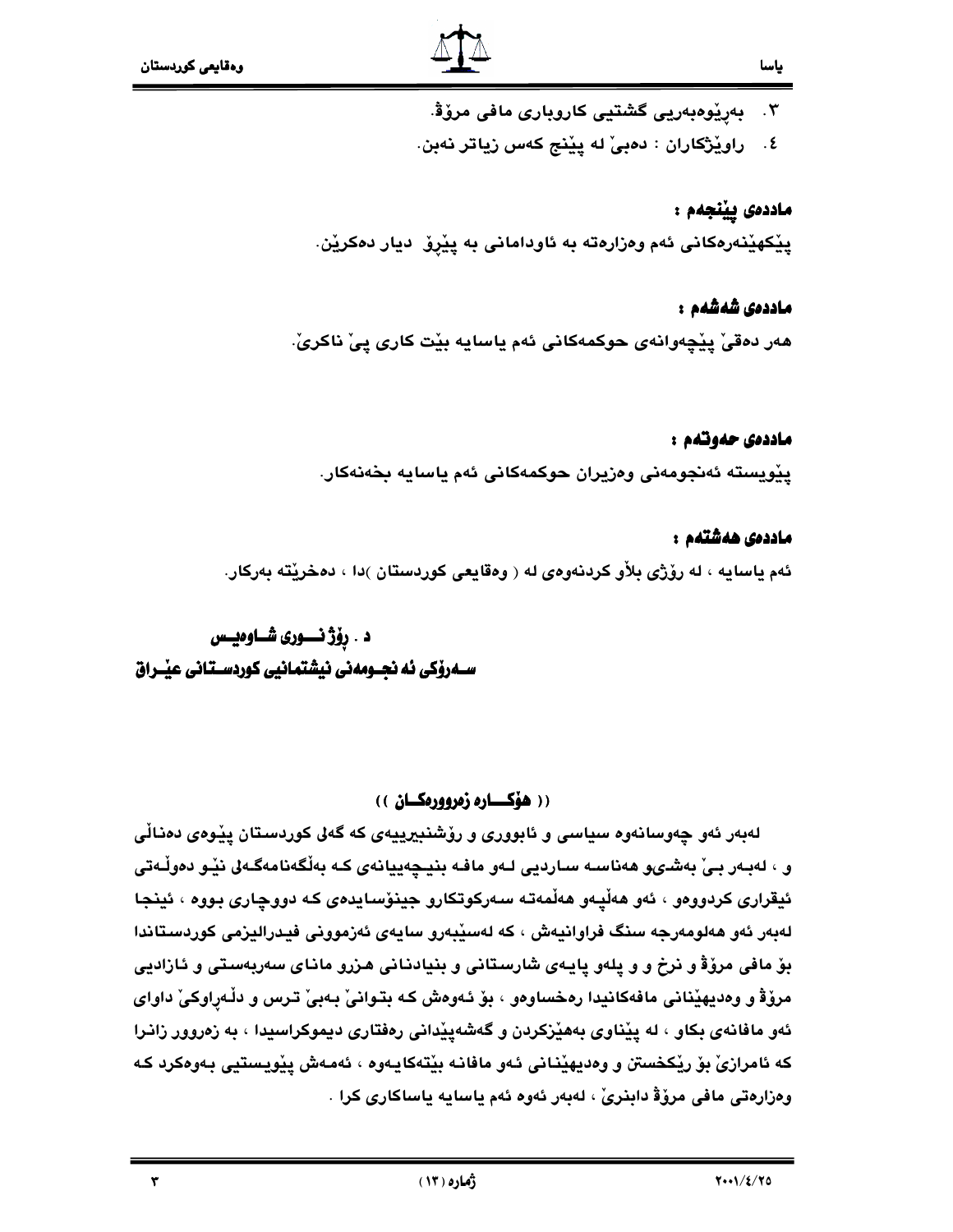## به ناوي خواي گهورهو ميهرهبان

به ناوي گهڻهوه ئه نجومەنى نيشتمانيى كوردستانى عيراق ژمارەي دەرھيىسان : ٢ مێڗٛۅوي دەرھێنسسان: ٢٠٠١/٤/١٠٠

((بريسطر))

پشت به حوکمی مادده (٤٧)ی پێروی ناوخوّی ژماره (١)ی هـهموارکراوی سالّی (١٩٩٢ )ی ئەنجومەنى نيشتمانيى كوردستانى ــ عيْراق ، ئەنجومەنى نيشتمانيى لـه دانيشتنى ژمارە (٥)ى رۆژى ( ٢٠٠١/٤/٩ ) يىدا ئەم بريارەي خوارەوەي دا :

ىەكەم :

لیژنهیهکی رهفتهنی ( مۆقته ) لهم ئەندامانەی ئەنجومەن کـه ناویـان لـه خـوارەوه تۆمار کـراوه، بــۆ لێکۆڵینــهوەی بــارودۆخ و گــوزەرانى يەنابــەرانى كــورد لــه دەوڵـەتانى ئــەوروپا و دەوڵەتــە بيانييەكانى ديكەدا پێك دەھنێرێٚ ، ئەمانەن :

- ۰۱ د . ناصح غفور رمچان .
- ۲. عبدالخالق محمد رشيد زەنگنه .
	- ۴. جلال سليم رسول خۆشناو .
- ٤. مسرتيپ محمد حسين ( سيروان کاکهيي ) .
	- ٥. ﴿ أَبِراهِيمِ سَعِيدِ مَحمدٍ .
	- ٦. مەلا محمود فندى دێرشەوى .
	- ٧. مەلا محمد گاهر زين العابدين .
	- ٨. مەلا محسن خالد مصگفى مفتى .
		- ٩. شفيقه فقي ْ عبدالله .
		- ۰۱۰ . فوزيه عزالدين رشيد .
			- ۱۱. زهراو حاجي گھ .

### دووهم :

يِيْوِيسته ئەنـڍامانى ليژنەكـه سِـهرۆكێك و نوێنـهرى سـهرۆك و مقـررى بـوْ ليژنـهكان لـه نێـوان ئەندامەكانىدا ھەلبژىن. پۇر 1 ئامائ ME SC <u>Taca</u>

#### www.moikuro an com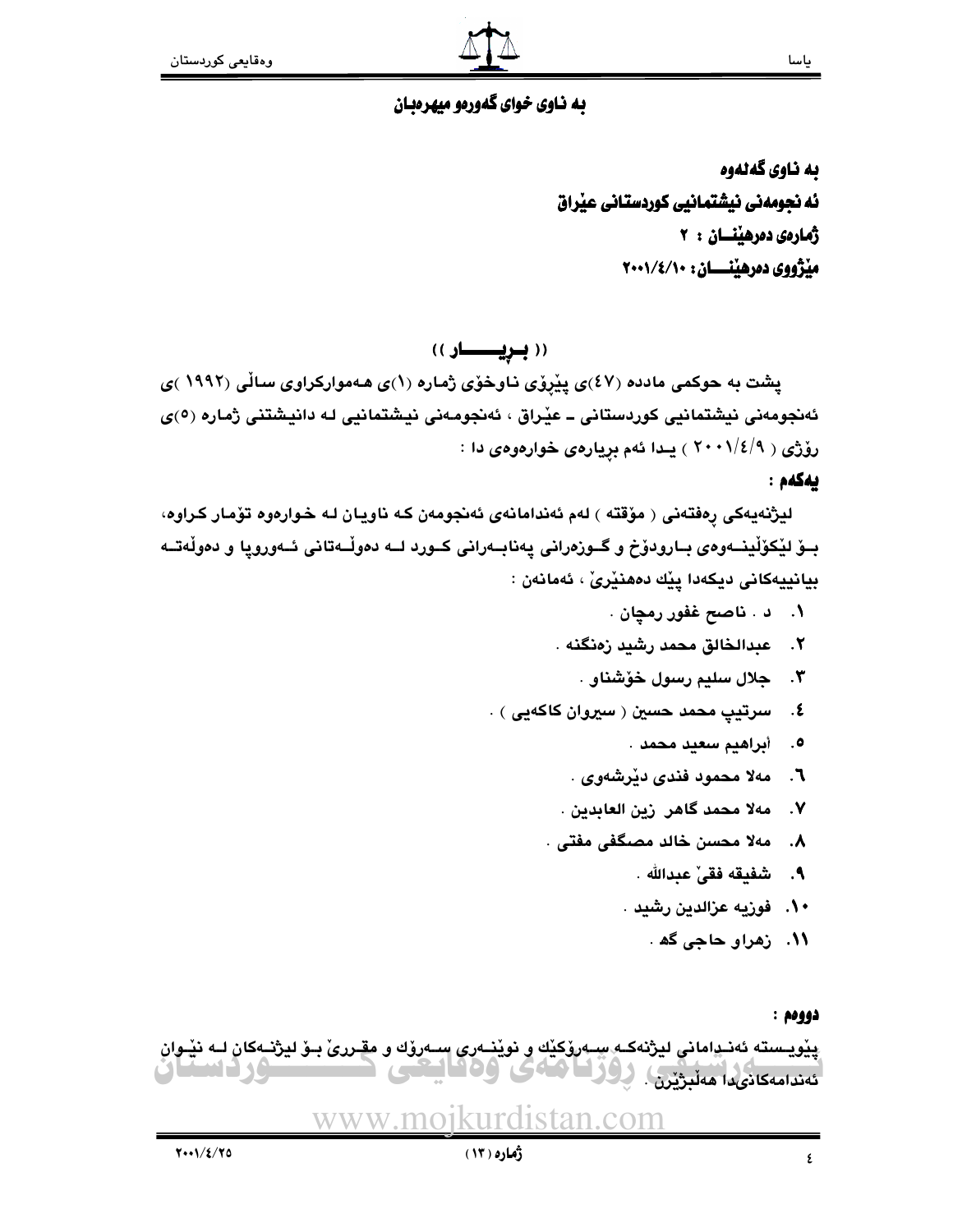$\bullet$ 

## سنيهم :

پیْویسته لیژنهکه دیراسهت و ئاموْژگارییهکانی خوْی دەربارەی ئەم بابەتـه ، تـا بـوّی بکـریّ بـه زووترين كات يێشكەش بە سەرۆكايەتى ئەنجومەن بكا .

## چوارمم :

ئهم بړياره له رۆژى ئيقرار كردنييهوه كه دمكاته ( ٢٠٠١/٤/٩ ) به بهركارخراو دادمنرىّ .

## ييْنجەم :

ئهم بړياره له ( وهقايعى كوردستان )دا بلاْو دمكريْتهوه .

## د . رِوْژ نــــوری شـــاوهیــس ســــهرۆکی ئه نجـــومەنی نیشتمــانیی کوردســتـانی عیــْــراق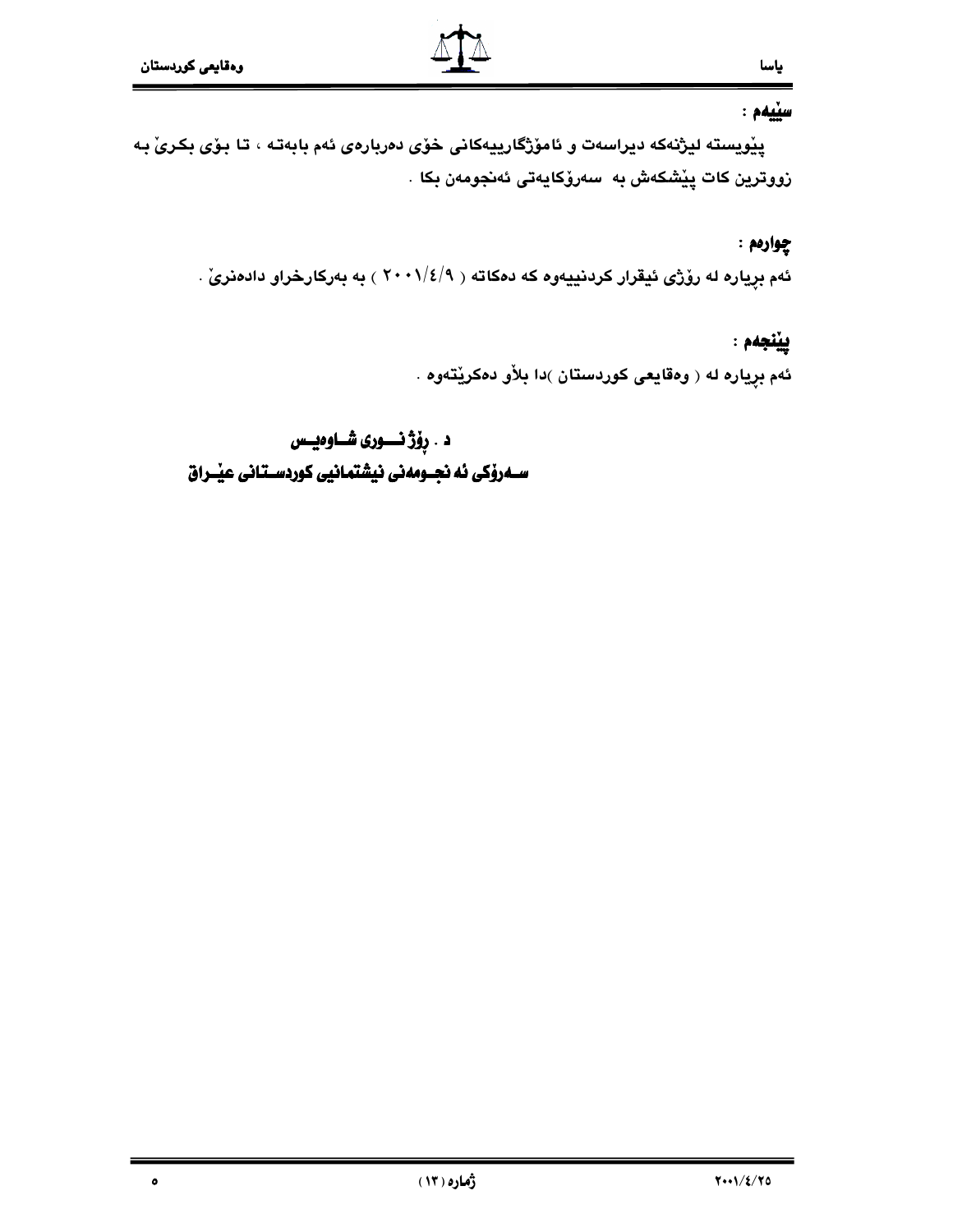#### ياسا

## به ناوي خواي گهورهو ميهرهبان

به ناوي گهلهوه ئه نجومەنى نيشتمانيى كوردستانى عيْراق ژمارەي دەرھىنسان : ۳ مێژووي دەرھێنــــان: ٢٠٠١/٤/١٢

(( بویسسسار ))

پشت به حوکمهکانی برگه (۸)ی ماددهی (٥٦) له یاسای ژماره (۱)ی ههموارکراوی سالّی (١٩٩٢)و ماددەي (٩٤)ى پێرۆي ناوخۆ ژمارە (١)ى ھەمواركراوي ساڵى (١٩٩٢) ي ئەنجومەنى نيــشتمانيي کوردســتاني ـــ عيّــراق و ، لــه ســهر داواکردنــي ســهروّکي ئهنجومــهن ، ئهنجومــهني نیسشتمانی لـــه دانیسشتنی ژمـــاره (٦)ی روّژی (١١/٤/١١) پــــدا بریـــاری دەرھینـــانی ئـــهم ههموارکردنهی خوارهوهیدا :

## چــوارهمین ههمــوارکــردنی پیبروی نـاوخــوی ژماره (۱)ی ههموارکراوی سانی ( ۱۹۹۲)ی ئه نجــومەنى نيشــتمانيى كوردســتانى عيــْـراق

### ماددەى بەكەم :

مـاددهی (۳۸)ی پیْـرِوْی ۖ نــاوخوْی ئەنجومــەن هــەموار دەكــریْ و بــەم شــیْوەیەی خــوارەوە دەخوێنرێتەوە:

ليژنه هەميشەيىيەكانى ئەنجومەن ئەمانە دەبن :

- ۱. لیژنهی کاروباری یاسایی .
- ٢. ليژنهي کاروباري دارايي وئابووري .
	- ۴. ليژنهي کاروباري ناوخۆ .
	- ٤. \_ ليژنهي كشتوكالْ وئاودێري .
- ۰. ليژنهي کاروباري پهروهرده و فيْرکردني بالأ
- ٦. ليژنهي کاروباري تەندروستي و کۆمەلأيەتي.
- ۷. لیژنهی ییوهندییهکان و کاروباری رؤشنبیری.
	- ۸. ليژنهي ئەوقاف و كاروبارى ئيسلامى .
- <sup>،</sup> ۹. ليژنەي شارەۋانىيەكان و گواستنەوەو گەياندن| **De Giovanni (1988)** ۱۰. لیژنهی پیشهسازی و وژه و کانزاکان .
	- <mark>\\. ليژنەي كاروبارى[پێشىنەرگە:<code>kurdistan</code></mark> WWW.MO1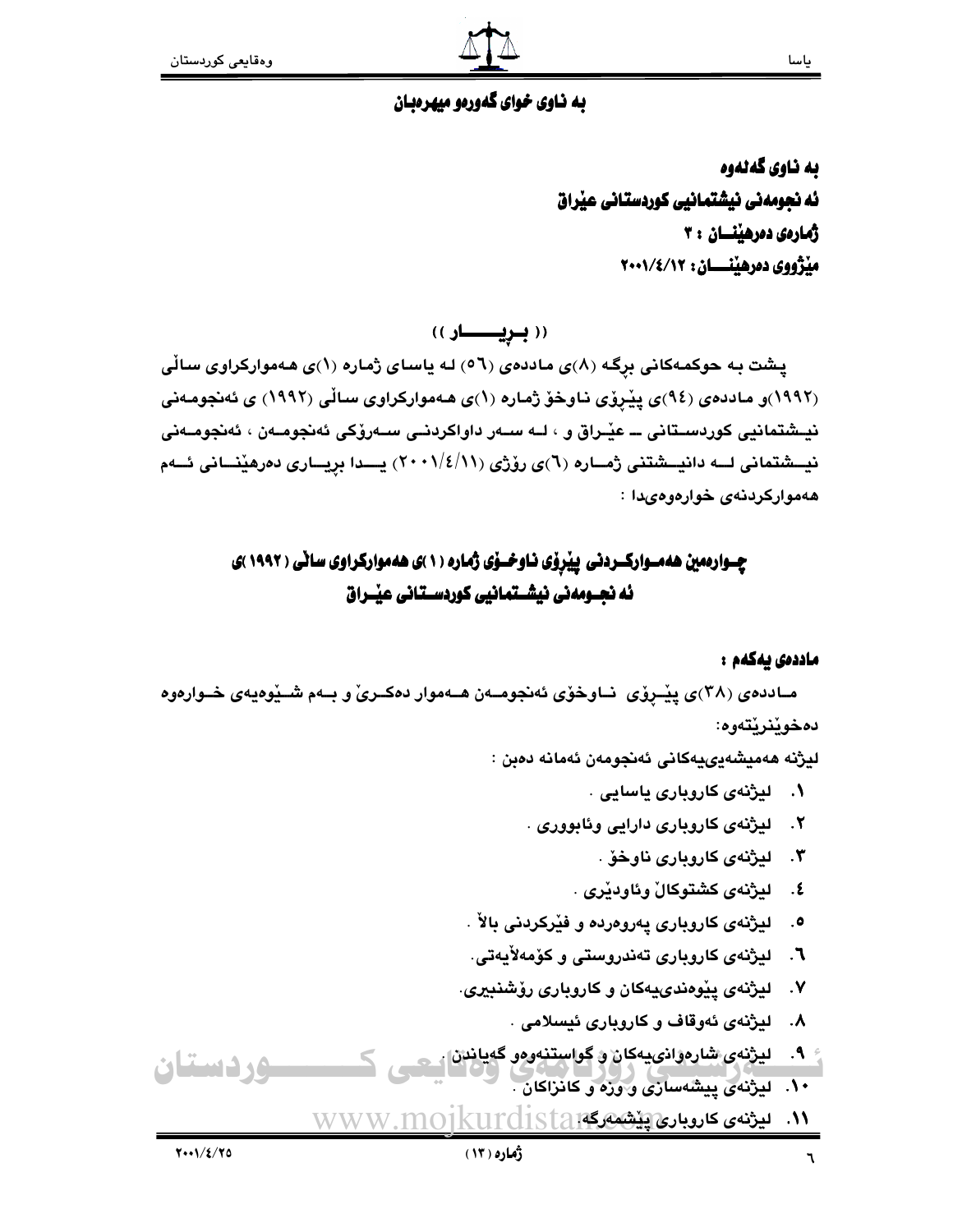- ۰۱۲ ليژنهي مافي مرؤﭬ . ۱۳. لیژنهی ئیش و کارو ئاوهدانکردنهوه .
	- ١٤.۔ ليژنەي پاراستنى مافى ئافرەت .

### ماددەى دووەم :

بړگه (۲)ی ماددهی (۲۹) ههموار دهکری و بهم شیوهیهی خوارهوه دهخوینریتهوه . ((ليژنــه هەميــشەيى4ىهكان لــه ژمــارەييّ پێــك دەھێنــرێن لــه پێــنج ئەنــدام كــهمتر نــەبن و ، هــەر ليژنـــهيێکيش ســـهرۆکێك و نوێنـــهری ســـهرۆك و مقررێــك لـــه نێــوان ئهندامهکانيــدا بــۆ خــۆی هەڵدەبژێرێٛ).

## ماددی سڀيمم :

ئـهم ههموارکردنـه لـه رۆژى دەرچـونىيەوه کـارى پـىْ دەکـرىْ و لــه ( وەقـايعى کوردسـتان) دا بلأودەكرێتەوە .

د . رِوْژْ نَــــوری شــاوەيــس  ياسا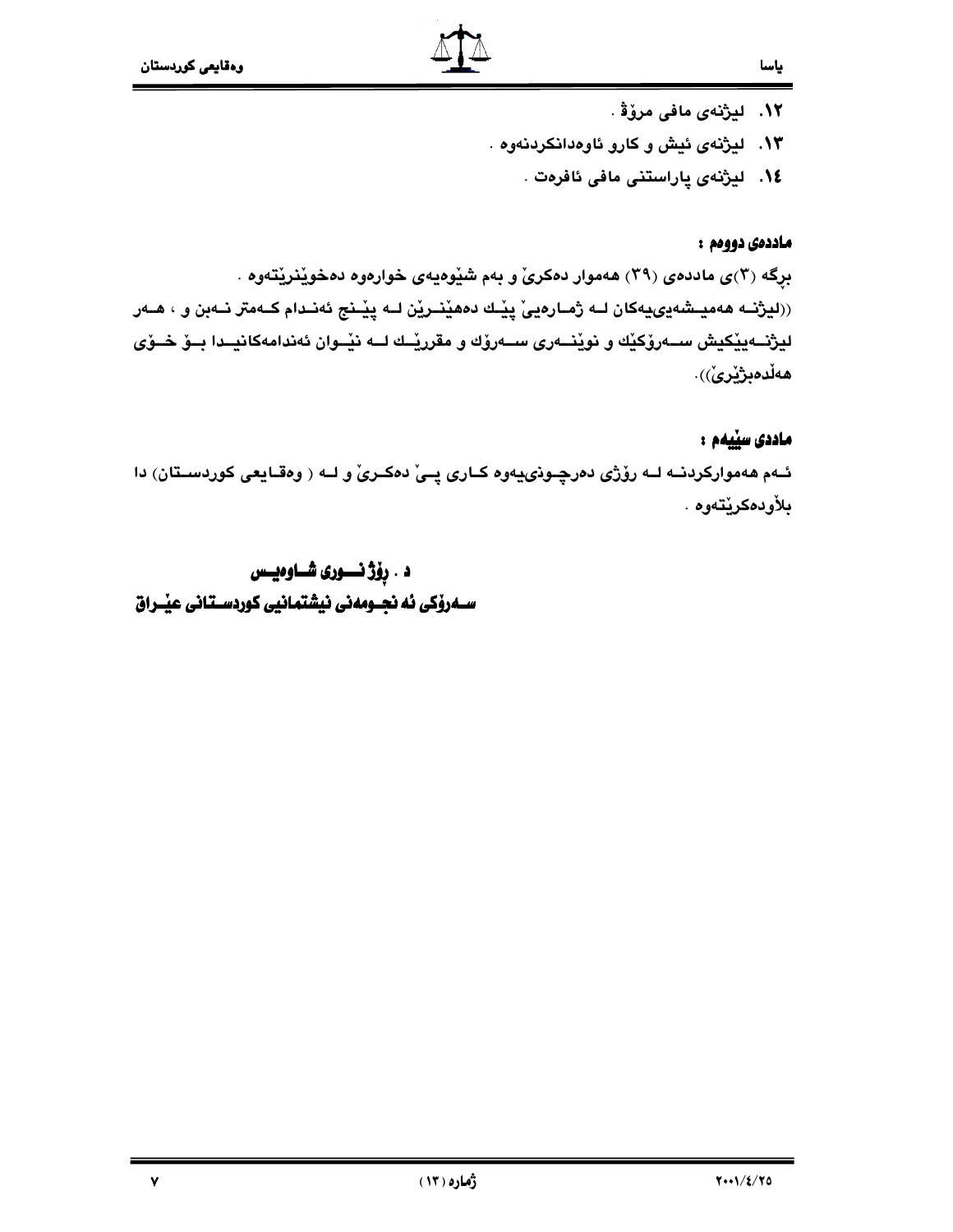پشت به ئهحکامی ماددهی ههشتهم له یاسای ئهنجومهنی وهزیران ژماره (۳)ی سالّی ۱۹۹۲و مادهی (۱۷) لـه یاسـای بـهرِیْوهبردنی شـارهوانی و گـهشت و گـوزار ژمـاره (٦ ) ی سـالّی ۱۹۹۲ ، ئەنجومەنى وەزيران بړياريدا ئەم نيزامەى خوارەوە دەر بكات : .

## نیسزامی ژمساره (۱) سسانی ۲۰۰۱

نیزامی هەنبژاردنی سەرۆك وئەندامانی ئە نجومەنەكانی شارەوانی لە ھەرپمی كوردستانی عیراق

## ماددەى يەكەم :

هەڵبژاردنى سەرۆك وئەندامانى ئەنجومەنەكانى شارەوانى لـە ھەرێمدا بـە شىێوەي ھەڵبرژاردنى راستهو خـوّ و لـه ريْگـاي دەنگـدانـي نهيْنـي تـهواوەوه ريْكـدەخريْت . هەڵبژاردنهكـه لـه ريْگـا ي خـوّ يالأوتن و هەڵبژاردنى فەردى يەوە ئەنجام دەدرىّ .

## ماددەى دووەم :

دەستەيەكى بالاْ يێكدەھێنرىٰ كـﻪ رێكخستنى ئيش وكـارى ھەڵبىژاردنى سـەرۆك وئەندامانى ئەنجومەنەكانى شارەوانى لە ھەريمدا لە ئەستۆ دەگرىّ و ، ئەو دەستەيە بە سەرۆكايەتى جيْگرى سەرۆكى ئەنجومەنى وەزيران و ئەندامێتى وەزيرى ناوخۆ و وەزيرى شارەوانى و گەشتوگوزار و وەزيرى داد وسەرۆكى داواكارى گشتى ويارێزگارەكانى ھەرێم و نوێنەرێكى دەستەى ئامار لە سەرۆكايەتى ئەنجومەنى وەزيران يێك دەھێنرێت .

## ماددەى سىلمم :

دەستەي بالأي سەريەرشتى ھەڵبژاردنى شارەوانى بە سەرۆكايەتى قازيێك لە سنفى يەكەم يا دووهم و ئەندامێتى سەرۆكى داواكارى گشتى يا ئەو كەسەي كە نوێنەراتى دەكات و نوێنەرانى وهزارهتي ناوخوٌ و وهزارهتي شارهواني و گهشت و گـوزار و نوێنـهراني پارێزگاکـان پێکـدههێنرێت و ئهم ئەركانەي خوارەوە لە ئەستۆ دەگرىٰ :

- ۰. دەستنيشان كردني ناوچەكان و بنكەكانى ھەلْبژاردن .
- ٢. يێكهێنــانى ليژنــهكانى ناوڃـهكان و بنكــهكانى هەڵبــژاردن بــه ســەرۆكايەتى قازيێـك يــا ئەنـدامێِکی داواکـاری گـشتی یـا لێکۆڵـەرێکی دادی و ئەنـدامێتی نوێنـەرانی کـارگێریو ئامادەبوونى نوپْنەرانى يالْيْوراوان بۆ سەريەرشتى كردنى بەرپْوەچوونى ھەلْبِژاردن لەو شوێنانەدا .
	- ۴. دەركردنى رێنوێنى بۆ ئاسان كردنى بەرێوەچوونى ھەڵبژاردن .

ماددهۍ چواردم : شارەوانى سەنتەرى مەر يارىزگار شارزىكەر مەر شارەرانىيەكى دىكە بە سىزورى ناسا، خۆيانەوه ، به يەك ناوچەي ھەلْبِژاردن دادەنزِيْن.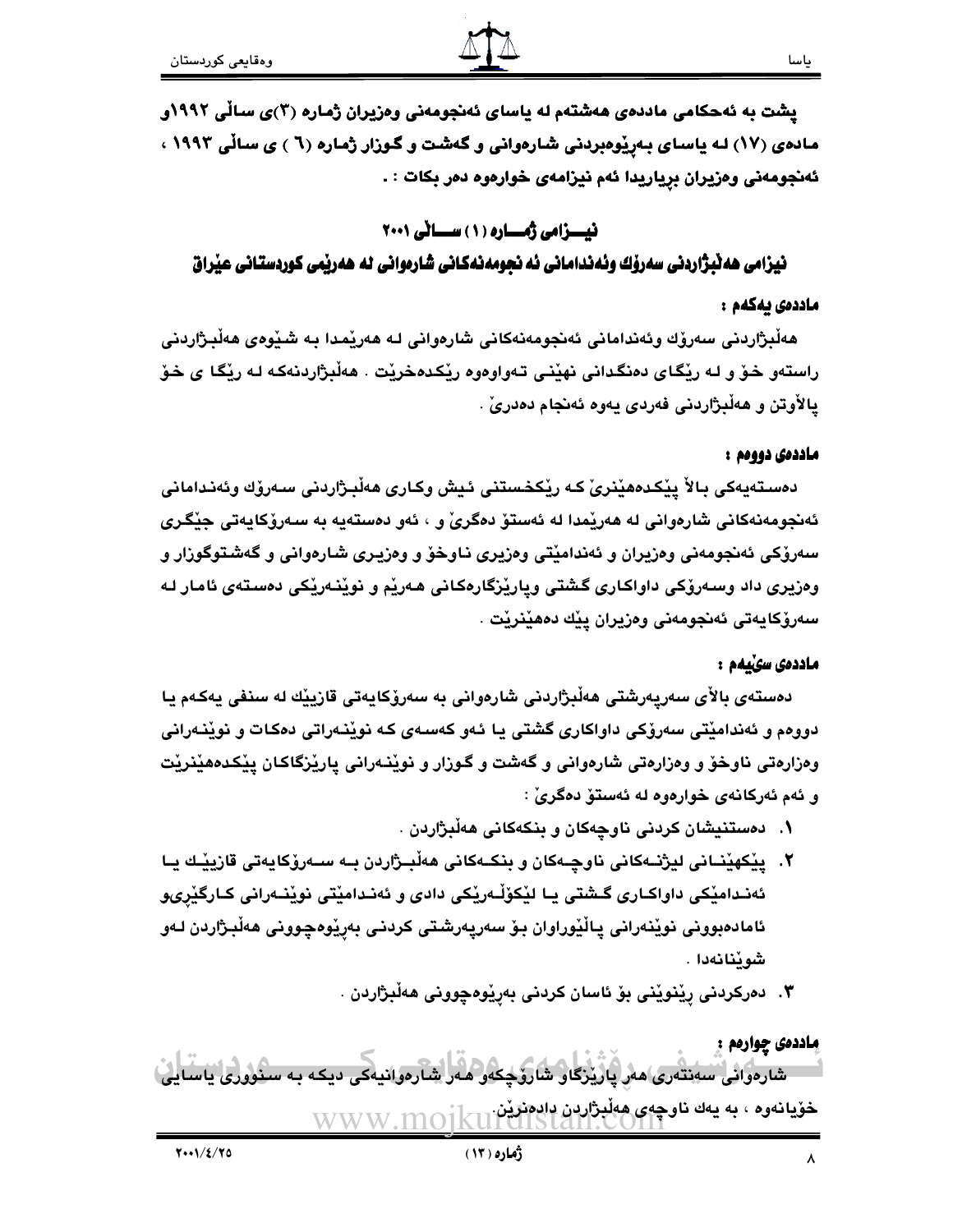## ماددەى يېنجەم :

ياسا

رۆژى ھەڵبژاردن بە برياريْكى دەستەي بالأ دەست نيشان دەكريْت و بە لاي كەمەوە يێش يـەك مانگ له ههڵبژاردن له دهزگاکانی راگهیاندندا بۆ هاوولأتيان بلأو دهکريٽتهوه .

### ماددى شەشەم :

بۆ هەر ناوچەيەكى ھەڵبژاردن ليستەكانى ناوي دەنگدەران و پيشەو ناونيشان و شوێنى لـە دايك بوونيان به پيِّي بنكهكاني هەڵبژاردن ئاماده دەكريْت ، ناوەكان به گويْرەي ييتى ئەلف و بيِّ رِيْك دەخريْن ، چەندين دانە لەو ليستانە بۆ ليژنەي ناوچە رەوانـە دەكريْن ، ئەگـەر ئەمـەش نـەكرا دەستەي بالاْ بۆي ھەيە ڕێگايەكى ديكەي گونجاو بۆ ھێنانە دى ئەم مەبەستە ديارى بكات .

### ماددەي حەوتەم :

بنكـﻪﻛﺎﻧﻰ ﻫﻪڵبـژاردن ، ﻟﻪﺳـﻪر ﺑﻨـﭽﻴﻨﻪى ﻟﻴـﺴﺘﻪﻛﺎﻧﻰ ﺋـﻪﺣﻮﺍﻝ ﻣـﻪﺩﻩﻧﻰ ، ﻛـﺎرﺗﻰ ﺩﻩﻧﮕـﺪﺍﻥ ﺑـﯚ هـهموو هاوولأتيـهك دابـين دهكـهن ، كـه ( ١٨ ) هـهژده سـالّي تـهواو كردبويّـو ، شـيوهي كارتهكـه لـه رِيْكَاي بەياننامەيەكى دەستەي بالأوه ديارى دەكريْت ، بە مەرجىْ دەنگدەر لە كاتى دەنگداندا بەلْگەنامەيەك نيشان بدا ، كە يشتگيرى ناسنامەكەي بكات .

### مادەى ھەشتەم :

هـهر هاوولاٌتييـهكي ِ ياريْزگاكـاني هـهريْم ، پيـاو يـا ئـافرەت ، بـۆي هەيـه دەنـگ بـدا يـا خـۆي هەڵبژێرێ ، ئەگەر ئەو ھەڵومەرجانەي تێدا بیٚ کە لە ياسای ژمارە (٦ )ی ساڵی (١٩٩٢)دا ھاتوون ، به مەرجىٰ كە دانيشتووى ئاسايى سنوورى شارەوانييەكە بىٰ .

## ماددەى ئۆيەم :

هەر كەسى بيەوى خۆي بۆ ئەنداميتى ئەنجومەنى شارەوانى ھەلْبِژْيْرىْ ، دەبىْ لە ماوەي (١٠) رۆژ دواي رۆژي پاگەياندنى مەوعيدى ھەلْبژاردن ناوي خۆي پێشكەشى سەرۆكى دەستەي بالأ بكات لە گەلْ بەلْگەنامەي يێويست بۆ يشتگيرى كردنى ناسنامەكەي .

### ماددەى دەبەم :

دەستەي بالأ لـه مـاوەي (٤٨) سـەعات دواي يێشكەش كردنـى داواكارييەكـه سـەيرى داواكـه دهکات و ، لـه مـاوهى (٢) رؤژ دواى وهرگرتنـى داواكـه بريـارى خـوّى بـهو كـهسـه رادهگهيـهنىٰ كـه داواي خۆيالأوتنى كردووه.

### ماددەى يازدەھەم :

ئـهو كهسـهى كـه داواى څۆپـالأوتنى كـردووه ، بـۆى هەيـه لـه مـاوەى دوو رۆژ دواى دەرچـوونى بريـاری دهسـتهی بـالأ ، لـه بـهردهم دادگـای تێههڵـچوونهوهدا تانـه لـه برِيارهكـه بـدات ، دادگـای تێهەڵـڃوونەوەش بـه سـيفەتە تەمييزيەكـەي لـه مـاوەي دوو رۆژدا دوا بريـار دەربـارەي ئـەم تانەيـە دەدات .

 $\blacktriangleleft$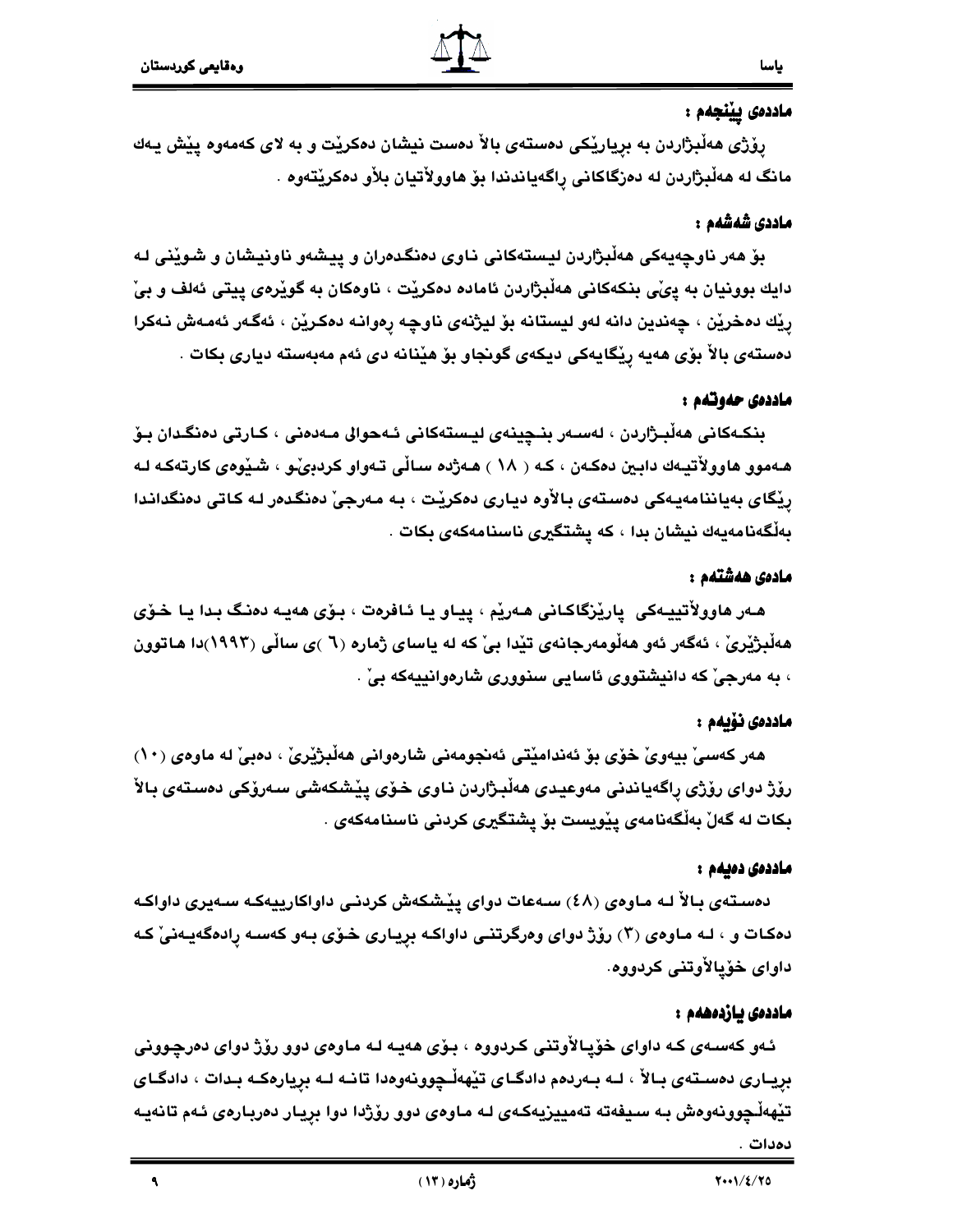### ماددەم دوازدەھەم :

دەستەي بالاْ لە دەزگا جۆراو جۆرەكانى راگەياندندا ليستى پاڵێوراوان رادەگەپەنىْو ، بە لاي کهمــهوه (١٥) رِوْژْ پــيْش رِوْژْي دەنگــدان لههــهر بنکهيــهکي هەڵبــژاردن لــه ســنووري ناوچــهي هەڵبژاردندا ليستەكان ھەڵدەواسى ْ .

### ماددەى سێزدەھەم :

يروياگەندەي ھەڵبىژاردن ئازادە لـه سىنوورى ياسـاو نيزامـى گىشتىو ئادابىداو ، ديعايەكـه لـه پۆژی دوای راگەياندنی ليستی پاڵێوراوان دەست پێدەكات و ، (٢٤) سەعات پێش دەستيێكردنی يرۆسەي دەنگدان كۆتايى دێت .

### ماددەى چواردەھەم :

دەستەي بالاْ رِيْنىويْنى دەردەكات بىۆ ديارى كردنى شىيْوەو قەوارەي سىندوقەكانى دەنگدان و شيوهي داخستن و كردنهوهيان .

### ماددەى يازدەھەم :

سەرۆكى ليژنەي بنكەي ھەڵبژاردن ئەركى پاراستنى نيزام لە بنكەكەيدا لـە ئەستۆ دەگرىْ و ، بۆی هەيە ئەوەي پێويستە بۆ مسۆگەر كردنى باش بەڕێوەچوون و سەلامەتى ھەڵبژاردن ئەنجامى ىدات .

### ماددەى شازدەھەم :

يروْسهي دەنگدان سەعات (٨)ي بەيانى دەستيپْدەكات و سەعات (٨)ي ئێوارە كۆتايى دێت. دەستەي بالاْ دەتوانىْ لەسەر داواي ليژنەي بنكەي ھەلْبژاردن ماوەي دەنگدان بۆ دوو سەعاتى ديكه دريْژْ بكاتەوه له هەر بنكەيەك ، كە بارودۆخى يرۆسەي دەنگدان ئەمە بخوازىْ .

## ماددەى جەڤدەھەم :

به کۆتايى ھاتنى ئەو كاتەي كە بۆ دەنگدان ديارى كراوە ، سەرۆكى ليژنـەي بنكـەكان كۆتـايى هاتنى يرۆسەي دەنگدان رادەگەيەنىْي ، ئەمەش لـە كۆنووسـى ھەڵبژاردنەكاندا تۆمار دەكريْت و سندوقەكان دەكريندەوەو ، دەنگەكان بە ئاشكرا لە يەك جيادەكريندەوە .

### ماددەى ھەژدەھەم :

أ- ئەو كارتانەي خوارەوە رەت دەكريْنەوە :

١. ئەو كارتەي كە مۆرى ليژنەي بنكەي ھەڵبژاردنى يێوە نەبێت .

۲. ئەو كارتەي كە ھيچ نيشانەيەكى تێدا نەبىّ.. - ب- هـهر ناويـك كـه گرفت و گومـان لـه ديـاري كردنـي كهسـي ههڵبـژيردراو دروسـت بكـا دەكريتەوە . www.moikurdistan.com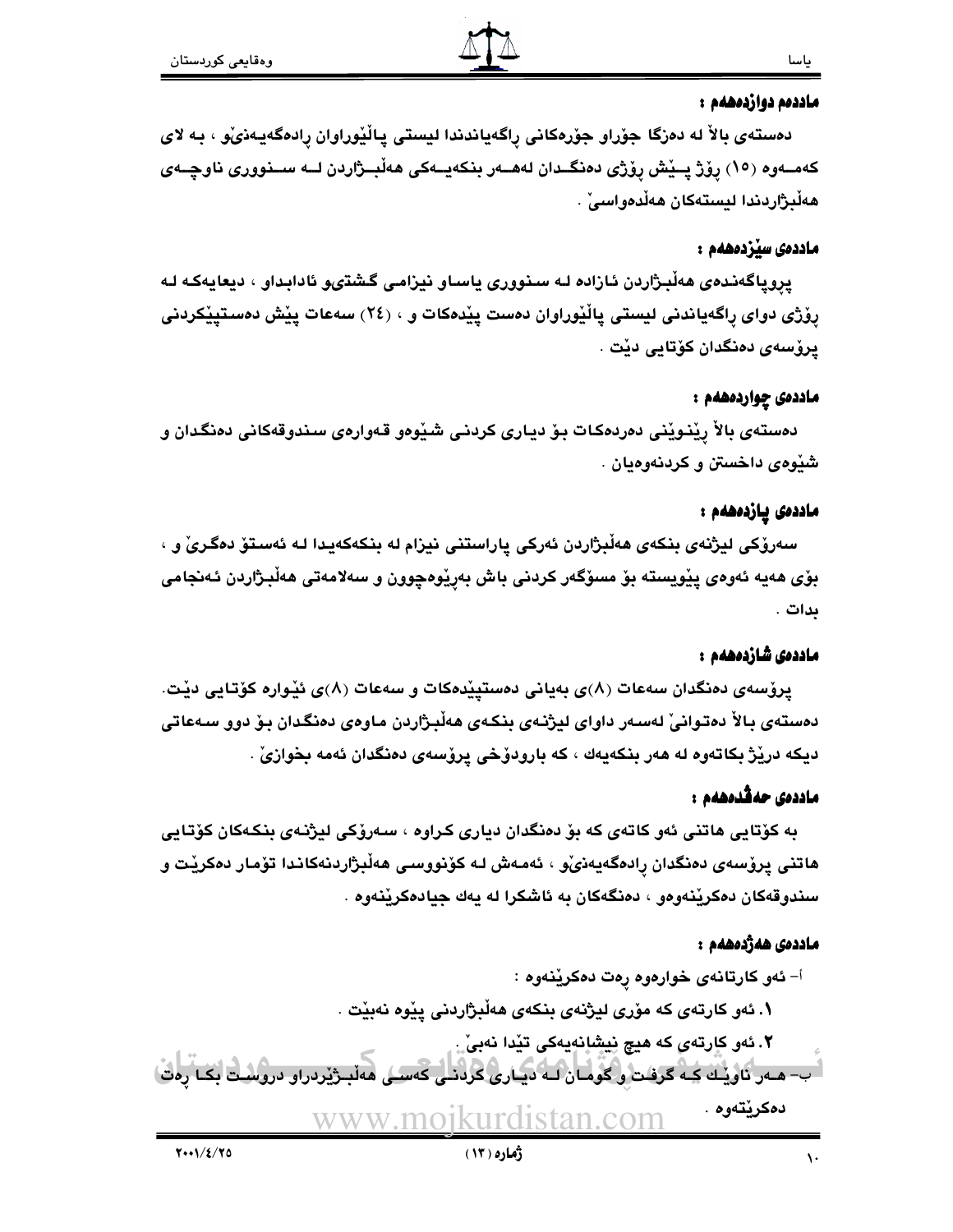

ج- ئەگـەر لــه كـارتى ھەڵبـژاردن يـتر لــه ژمـارەي يێويـست دەسـت نيـشان كـران ، ئــهوا بــه يىْـى زنجيرەي ناوەكان ، ژمارەي دياركراو وەردەگيريْت و ئەوانى دى يشت گويْ دەخريْن .

### ماددەى ئۆزدەھەم :

- ١. ليژنهكاني بنكهكاني هەڵبژاردن كۆنووسى ئيمزا كراو سەبارەت بە ئەنجامدانى دەنگدان لـه بنكهكاندا ريّك دهخهن ودهيخهنه ناو زهرفي داخراوي مۆركراو ودهيدمن بهليژنهي ناوچه.
- ۲. ليژنـهي ناوچـه دواي كۆكردنـهوهي ئـهنجام وبِهلْگـه نامـهكان لـه بنكهكانـهوه ، كۆنووسـێكي ئیمـزا کـراو ئامـاده دهکـات و دوای مـۆرکردنی بـه مـۆری ناوچـه تهسـلیم بـه لیژنــهی سەريەرشتى دەكات وئەويش دەيدات بە ليژنەي بالأ .

#### ماددەى بيستەم :

يـالْيْوراو دەتـوانى لـﻪلاى دەسـتەي سەريەرشـتيار نـارەزايى لەسـەر چـۆنيەتى بەرپْوەچـوونى هەلْبِرْاردن وئەنجامەكەي لە دائيرەي ھەلْبِرْاردنى خۆيدا دەربېرىْ ، ئەويش بەوەي كە لـە مـاوەي (٣ ) رۆژى دواي راگەياندنى ئەنجامى ھەلْبژاردندا داواكارييەكى نووسراو يێشكەش بكات و، بۆشى ههیه له ماوهی دوو رۆژدا تانه له بریاری دهستهی بالأ بدات لـه بـهردهم دادگـای تێههڵـچوونـهوه بـه سیفهته تهمییزییهکهی و ، دادگاش دهبیْ له ماوهی (٥ ) روّژدا بریاری خوّی له سهر بدات .

### ماددهی بیست و یهکهم :

دەستەي بالاْ ناوي ئەو كەسانە رادەگەيەنىْ كە بە سەرۆك وئەندامى ئەنجومەنەكانى شارەوانى هەريْمي كوردستاني عيْراق دەردەچن و ، لەسەر وەزارەتى شارەوانى و گەشت وگوزار يِيْويستە كه ، بەييى ياسا ئەمە جێبەجىٚ بكات .

### ماددهی بیست و دوومم :

وهزارهتهكان دهبيِّ ئهم نيزامه جيِّبهجيِّ بكهن .

### ماددهی بیست و سپیهم :

ئهم نيزامه له هەولێر دەرچووەو له رۆژى دەرچوونيەوە كارى يىْ دەكرىْ .

## سسسامى عيدالرحسمن جيگـري ســـهروکي نه نجــومــهني وهزيــــران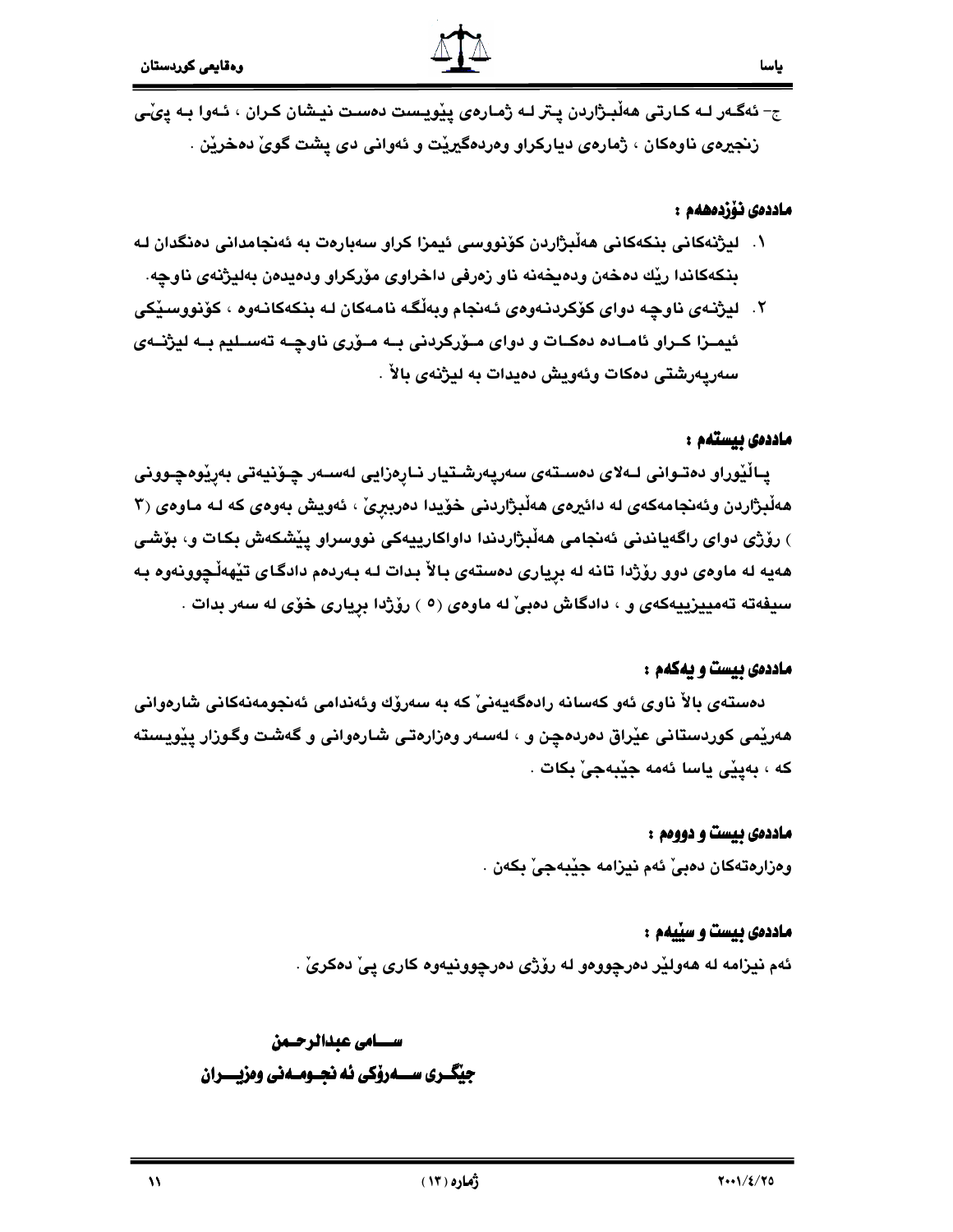## ((به يساننسامه))

یشت به ئهحکامی مادده (٥) له نیزامی ژماره (١)ی سالْی ۲۰۰۱ ، دهستهی بالأی ههلْبِژاردنی شــارەوانى بريارىــدا رۆژى ٢٠٠١/٥/٢٦ بكريْــت بــه رۆژى هەڵبــژاردنى ســەرۆك و ئەنــدامانى ئەنجوومەنى شارەوانى لە ھەرپْمدا .

> بەياننــامـەيـــەك له دمستهی بسالای هسه نبسژاردنی شسارموانی کسوردسستانی عیبراق

به پێی ئهحکامی مادده (۲۲) له قانوونی بهرِیْوهبردنی شارهواذییهکان ژماره (٦)ی سالّی ۱۹۹۳ و مـادده (۸ و ۹) لــه نیزامــی هەڵبــژاردنی شــارەوانی ژمــاره (۱)ی ســالّی ۲۰۰۱ ، ئــەو هاوولاُتيانەي كە مەرجەكانى خوارەوەيان تێدايەو دەيانەوێت بۆ سەرۆك يان ئەندامى ئەنجومەنى شارهوانی خۆیان هەڵبژێرن ، دەبیْ له ماوەی (۱۰) رۆژ دوای ۲۰۰۱/٤/۱۷ ( کـه رۆژی هەڵبـژاردنی شارەوانى راگەيێنرا) داواكارى خۆيان بۆ ھەڵبژاردن بدەنە سەرۆكى ئەو يەكە ئيداريـەى ( يارێزگـا ، قائمقام ، بەرێوەبەرى ناحيە) كە شارەوانى يەكە لە سنوورى ئەودايە ، يا راستەوخۆ بيدەنـە دەستەي بالاً لە سەرۆكابەتى ئەنجومەنى وەزېران .

يەكەم : مەرجەكانى سەرۆك و ئەندامانى شارەوانى :

۱. دەبى تەمەنى لە (۳۰) سالْ كەمتر نەبىْ .

- ٢. دەبىّ ييْشتر ھيچ حوكميْكى بەسەردا نـﻪدرابىّ كـﻪ ئابرووبـﻪر بـيّ ، ﴿ مخلـﻪ بالـشرف) يان بـﻪ کوشتنی عمد یان دزی نهگیرابیْت و ئههلیهتی قانوونی تهواوی ههبیْت و له هیچ تاوانیْك ، كه دەسەلاتى ديكتاتۆرى لە كوردستان نەخشەي بۆ كێشابى بەشدارى نەكردبى .
- ۳. بــوّ هــهر هاوولأتيــهك ههيــه ( ييــاو يــان ئــافرهت ) كــه دانيــشتووي ئيعتيــادي ســنووري شارەوانييەكە بێت خۆي ھەڵبژێرێ .
- ٤. ســەرۆكى شــارەوانى دەبــىْ بــەلاى كەمــەوە ھــەڵگرى بروانامــەى ئامـادەيى يــا بەرامبــەرى ئامادەيى بێت .

دوومم : سەبارەت بەو شارەوانى يانەي كە بريارە بەم زووانـه دروست بكرێن ، ئـەو ھاوولأتيانـەي که نيازي خۆ هەلبژاردنيان هەيە بۆ سەرۆك يان ئەندامى ئەنجومەنى شارەوانى دەبى لـه ماوەي (۱۰) رۆژ دواي راگەياندنى دروست بوونى شارەوانىيەكە ناوەكانى خۆيان يێشكەش بكەن .

سسنامس عبسدالبرجيمن سمروکی دہستہی بــالأی هەنبــژاردنی شــارہوانی ەرشىمى له هــهریمی کوردسـتانی عیــَـراق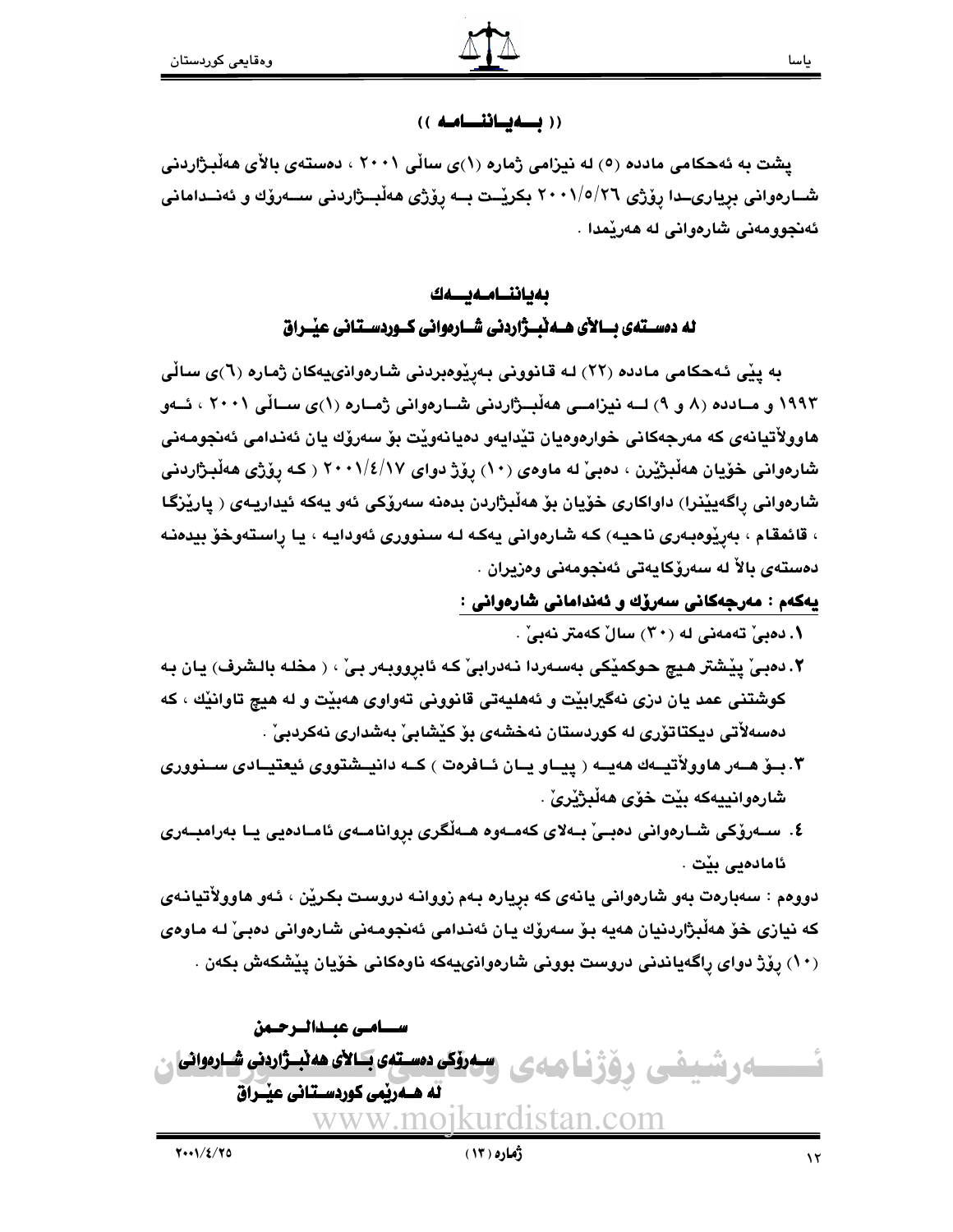## بسم الله الرحمن الرحيم

بإسم الشعب المجلس الوطني لكوردستان العراق رفم الأصدار: ٢ تأربخ الأصدار: ٢٠٠١/٤/٢٠٠

أستناداً الى أحكام الفقرة (١) من المادة (٥٦) والمادة (٥٣) من القانون رقم (١) لسنة ١٩٩٢ المعدل وبذاءاً على ما عرضه مجلس الوزراء وما شرعه المجلس الوطني لكوردستان العراق بجلسته المرقمة (٤) و المنعقدة بتأريخ ٢/٤/٢ وللصلاحية المخولة لنا بموجب الفقرة (٣) من القانون رقم (١٠) لسنة ١٩٩٧ قررنا أصدار القانون الأتي :

## قانسون رقم (٢) لسنة ٢٠٠١ فـَّانــون وزارة حقــوق الأنـســان في أفـّليــم كـوردسـتـان الـعـــراق

المادة الأولى : يقصد بالتعابير الأتية المعاني المبينة أزاءها ∶ الأقليم : أقيلم كوردستان العراق . مجلس الوزراء : مجلس وزراء اقليم كوردستان . الوزارة : وزارة حقوق الأنسان . الوزير : وزير حقوق الأنسان . مواثييق حقـوق الأنـسان : الأعـلان العـالمي لحقـوق الأنـسان و العهـدان الـدوليان و البروتوكـولات الملحقة بها و غيرها من المواثيق و الأتفاقات المتعلقة بحقوق الأنسان و التي تتلاءم مع قيم و مبادىء المجتمع الكوردستاني.

### المادة الثانية :

تتولى الوزارة تحقيق الأهـداف و المهام التالية :

- ١. تقديم المشورة و الرأي لمجلس الوزراء و لكافة الجهات الرسمية وغير الرسمية في الأقليم فيما يتعلق بشؤون حقوق الأنسان.
- ٢. نشر ثقافة حقوق الأنسان و توعية أوساط المجتمع الكوردستاني بها والعمل على ترسيخ مفاهيم التسامح و التضامن الأجتماعي و قيم و مثل المجتمع المدني.
- ٣. أعداد دراسات وبحوث دورية حول سبل تحسين وضع حقوق الأنسان في الأقليم وسبل تعزيز أحترامها في ضوء المواثيق الخاصة بحقوق الأنسان . المدنية و السياسية و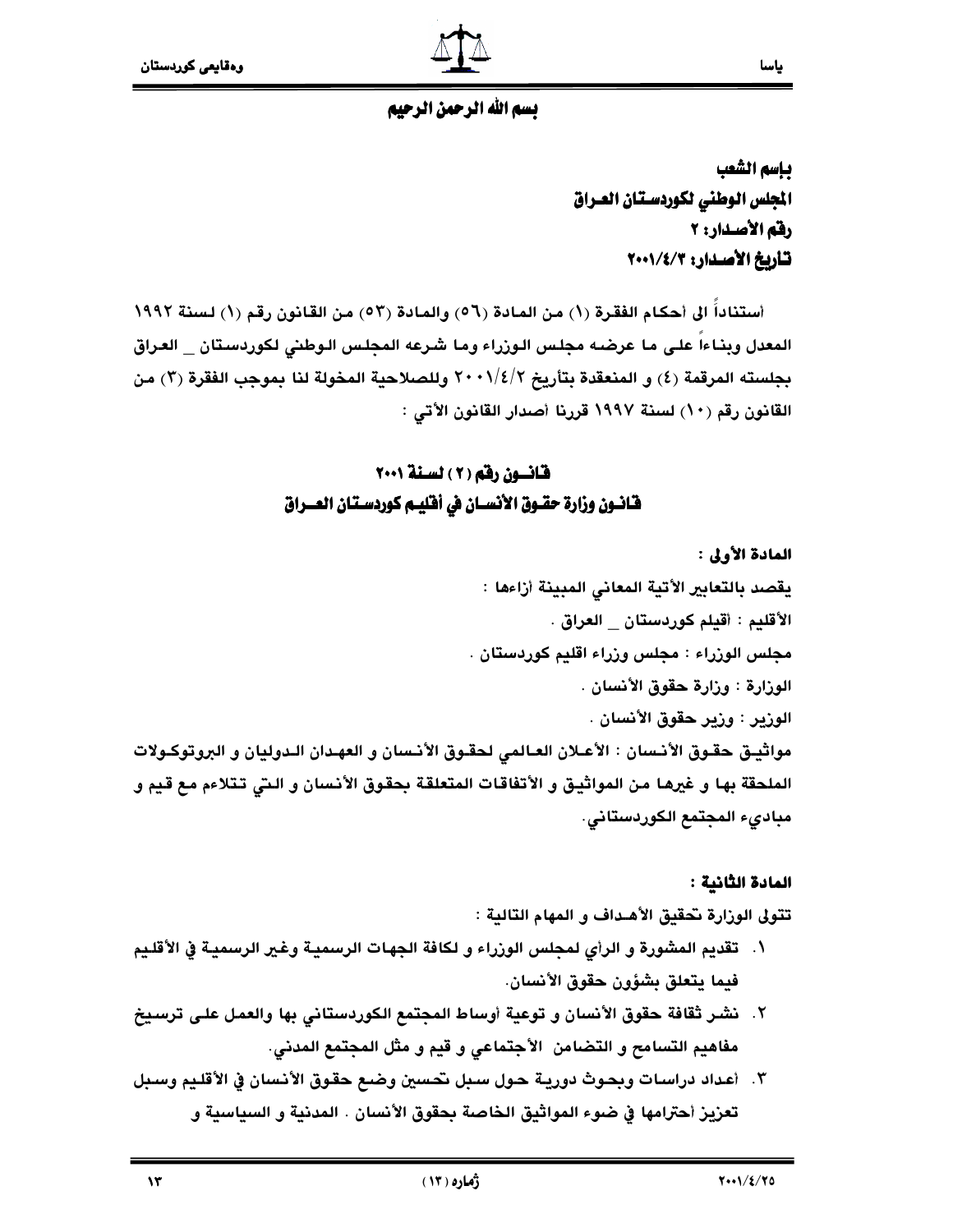- ٤. الأقتصادية و الأجتماعية و الثقافية و غيرها من المواثبيق و الأتفاقيات المتعلقة بحقوق الأنسان التي تتلاءم مع قيم المجتمع الكوردستاني.
	- ٥. مراقبة ملائمة التشريعات الوطنية لمباديء حقوق الأنسان و حرياته الأساسية.
- ٦. تقييم مدى التـزام الأجهـزة الرسمية و غير الرسمية في الأقلـيم باحكـام المواثيـق الخاصـة بحقوق الأنسان ورفع تقرير بشأن ذلك الى رئاسة مجلس الوزراء.
- ٧. تفتـيش الـسجون و مراكـز الحجـز و الأعتقـال بـصورة دوريــة و أعـداد تقـارير عـن أحـوال السجناء و المحجوزين و المعتقلين.
- ٨. التعـاون مـع المنظمـات المعنيـة بحقـوق الأنـسان في داخـل الأقلـيم و الأحـزاب الـسياسة و الجمعيـات الأقتـصادية و الأجتماعيـة و الفكريـة و المـواطنين بمـا يـضمن سـلامة تطبيـق الأتفاقيات الدولية و التشريعات حول حقوق الأنسان في الأقليم.
- ٩. التعاون و التنسيق في مضمار حقوق الأنسان مع المنظمات الدولية المختصة و الجهات ذات العلاقة و أبراز ما يتعرض له شعب كوردستان من انتهاكات لحقوق الأنسان.
- ١٠. أعداد تقرير سنوى يتضمن الصورة الحقيقية لحالة حقوق الأنسان و عمل الـوزارة في هذا المضمار و رفعه الى رئاسة مجلس وزراء الأقليم و المجلس الوطني لكوردستان العراق.

#### المادة الثالثة :

الـوزير : هـو الـرئيس الأعلـي للـوزارة و المـسؤول عـن تنفيـذ سياسـاتها و ممارسـة الأشـراف و الرقابة على تنفيذ الأتفاقيات الدولية و التشريعات الداخلية و تـصدر عنـه القرارات و الأوامـر و التعليمات في كل ما له علاقة بمهام الوزارة و تشكيلاتها و أختصاصاتها وسائر شؤونها.

تشكيلات الوزارة

### المادة الرابعة :

تتألف تشكيلات الوزارة من :

- ١. مكتب الوزير.
- ٢. المديرية العامة للديوان.
- ٣. المديرية العامة لشؤون حقوق الأنسان.
- ٤. المستشارون على أن لا يتجاوز عددهم الخمسة.

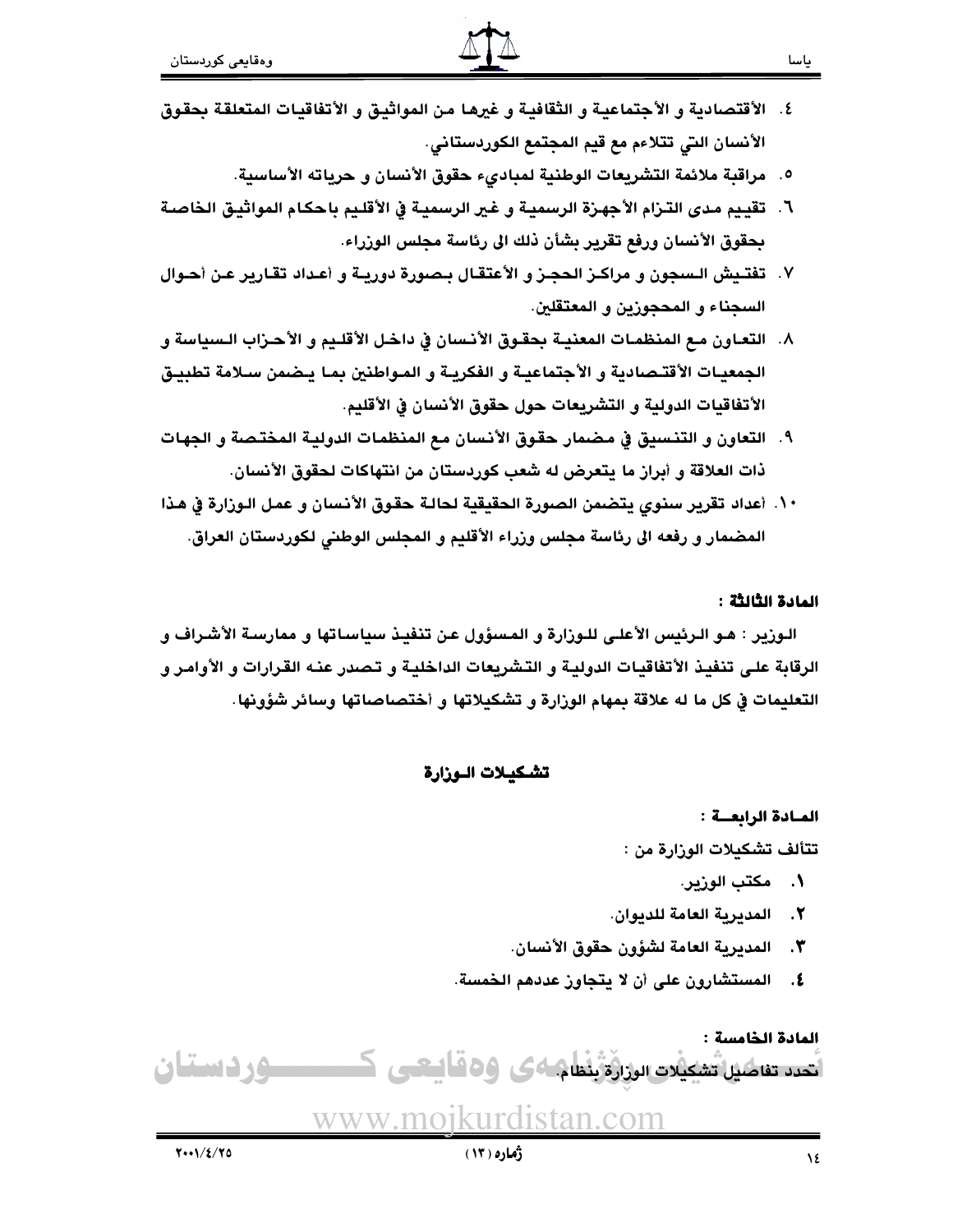#### المادة السادسة :

لا يعمل بأي نص يتعارض و أحكام هذا القانون.

#### المادة السابعة :

على مجلس الوزارة تنفيذ احكام هذا القانون.

### المادة الثامنة :

ينفذ هذا القانون اعتباراً من تأريخ نشره في جريدة ( وقائع كوردستان ).

## د. رۆژ نـورى شـاويس رئيس الجلس الوطني لكوردستان – العــراق

## الأسباب الموجبسة

بالنظر لما عاناه شعب كوردستان من الأضطهاد السياسي و الأقتصادي و الثقافي و لحرمانه من التمتع بالحقوق الأساسية التي تقرها المواثيق الدولية و لتعرضه لحملات القمع و الأبادة . ، و تمشياً مع الأنفتاح على المبادىء الأنسانية و القيم الحضارية في ظل تجربة كوردستان الفدرالية لبناء مفاهيم حرية الأنسان و حقوقه و جعله متحرراً من الخوف و التردد في المطالبة بها ، ومن أجل تعزيـز الممارسـات الديمقراطيـة ، وجد مـن الـضرورى تـوفر أليـة لتنظـيم و تحقيـق ذلـك ممـا اقتضى استحداث وزارة حقوق الأنسان ، لذا شرع هذا القانون.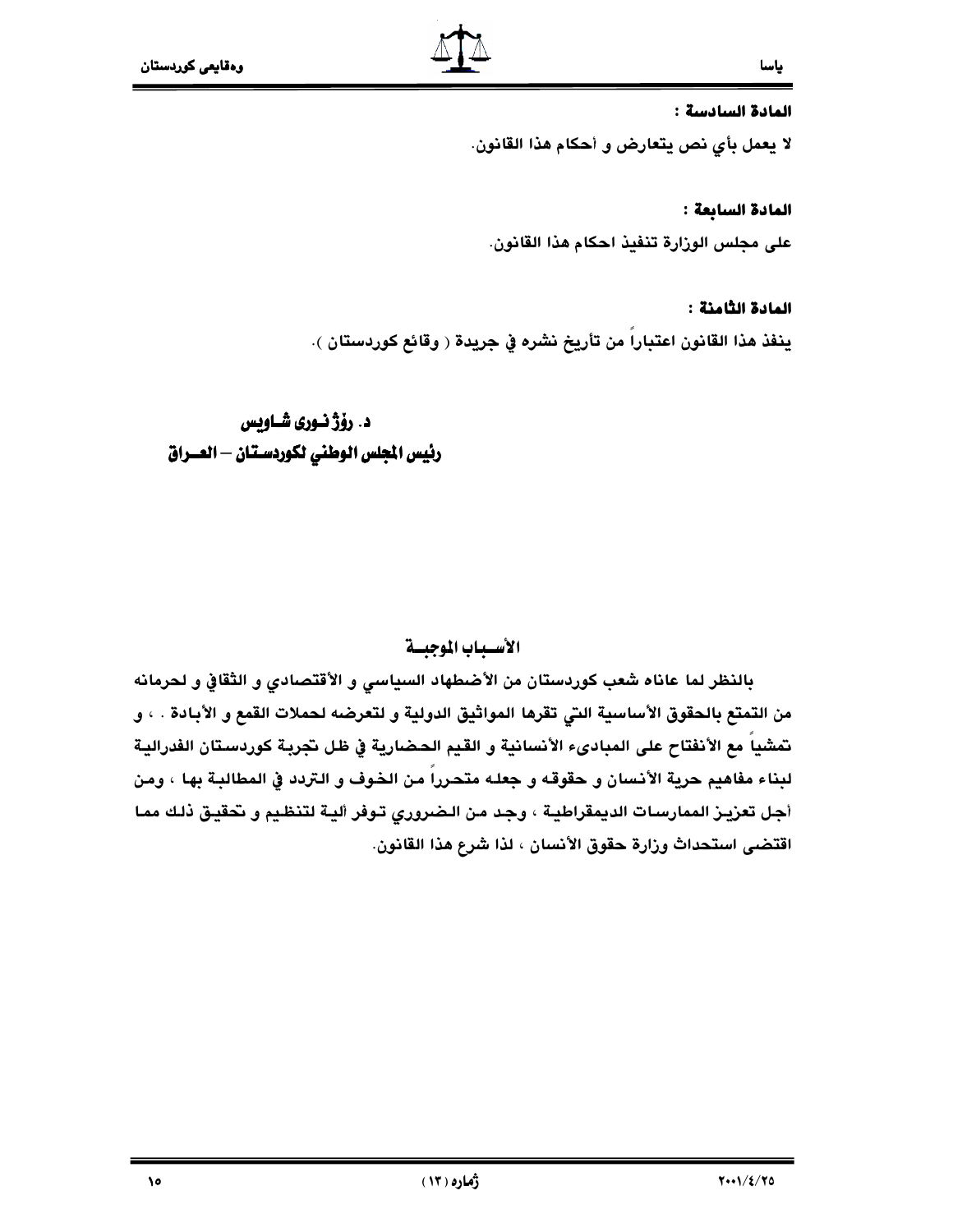## بسم الله الرحمن الرحيم

بإسم الشعب المجلس الوطني لكوردستان العراق رفم الأصدار: ٢ تأريخ الأصدار: ١٠٠١/٤/١٠٠

## (( فسواد ))

استناداً لحكم المادة (٤٧) من النظام الداخلي للمجلس الوطني لكوردستان ــ العراق رقم (١) لسنة ١٩٩٢ المعدل ، قرر المجلس الوطني بجلسته المرقمة (٥) و المنعقدة بتاريخ ٢٠٠١/٤/٩ ما يلى :

# أولاً :

تشكل لجنة مؤقتة من أعضاء المجلس المدرجة أسماءهم أدناه لدراسة أوضاع اللاجئين الكورد في الدول الأوربية و غيرها من الدول الأجنبية وهم :

- ۰۱ د. ناصح غفور رمضان .
- ٢. عبدالخالق محمد رشيد رنطنة .
	- ۴. حلال سليم رسول خؤشناو .
- ٤. سرتيث محمد حسين ( سيروان كاكةيي ) .
	- ٥. أبراهيم محمد سعيد
	- ٦. ملا محمود فندي ديرشوي .
	- ٧. ملا محمد طاهر زين العابدين .
	- ٨. ملا محسن خالد مصطفى مفتى .
		- ٩. شفيقة فقى عبدالله .
		- ١٠. فوزية عزالدين رشيد .
			- ۱۱. زهراء حاجي طه .

ثانياً :

على أعضاء اللجنة أنتخاب رئيس و نائب للرئيس و مقرر من بينهم .

ثالثـاً :

على اللجنة تقديم دراستها و توصياتها حول الموضوع الى رئاسة المجلس في أقرب فرصة ممكنة . رابعا :

يُعتبر القرار نافذاً مِنْ تاريخ اقرَارَهُ في 1⁄2/4ع 7 و 20 آلستس كــــــــــــــــــــــــــــــــــ و ف انسساك

# <u>www.mojkurdistan.com</u>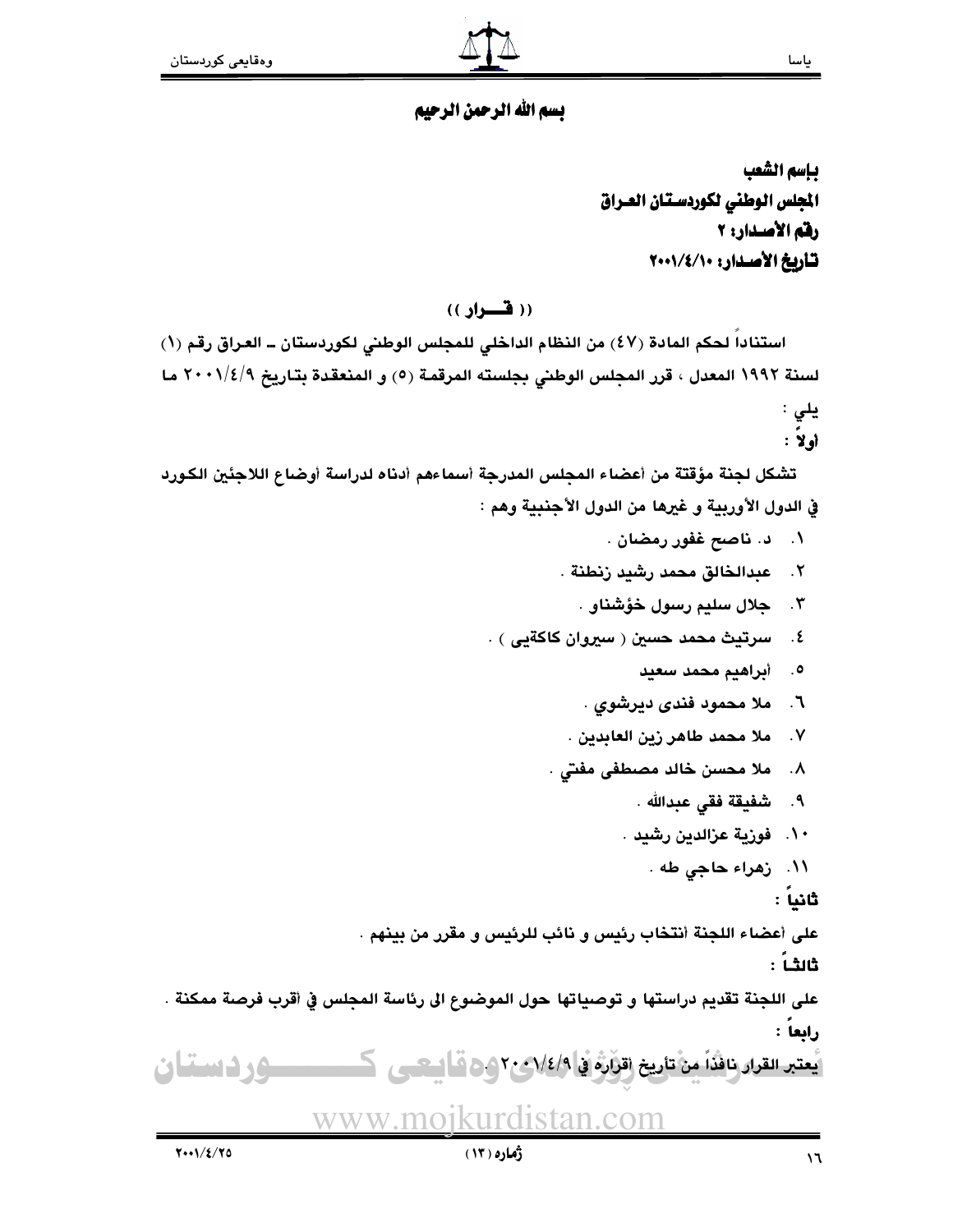### ياسا

## خامساً :

ينشر القرار في جريدة وقائـع كوردستان .

د. رۆژ نورى شـاويس رئيس الجلس الوطني لكوردستان – العراق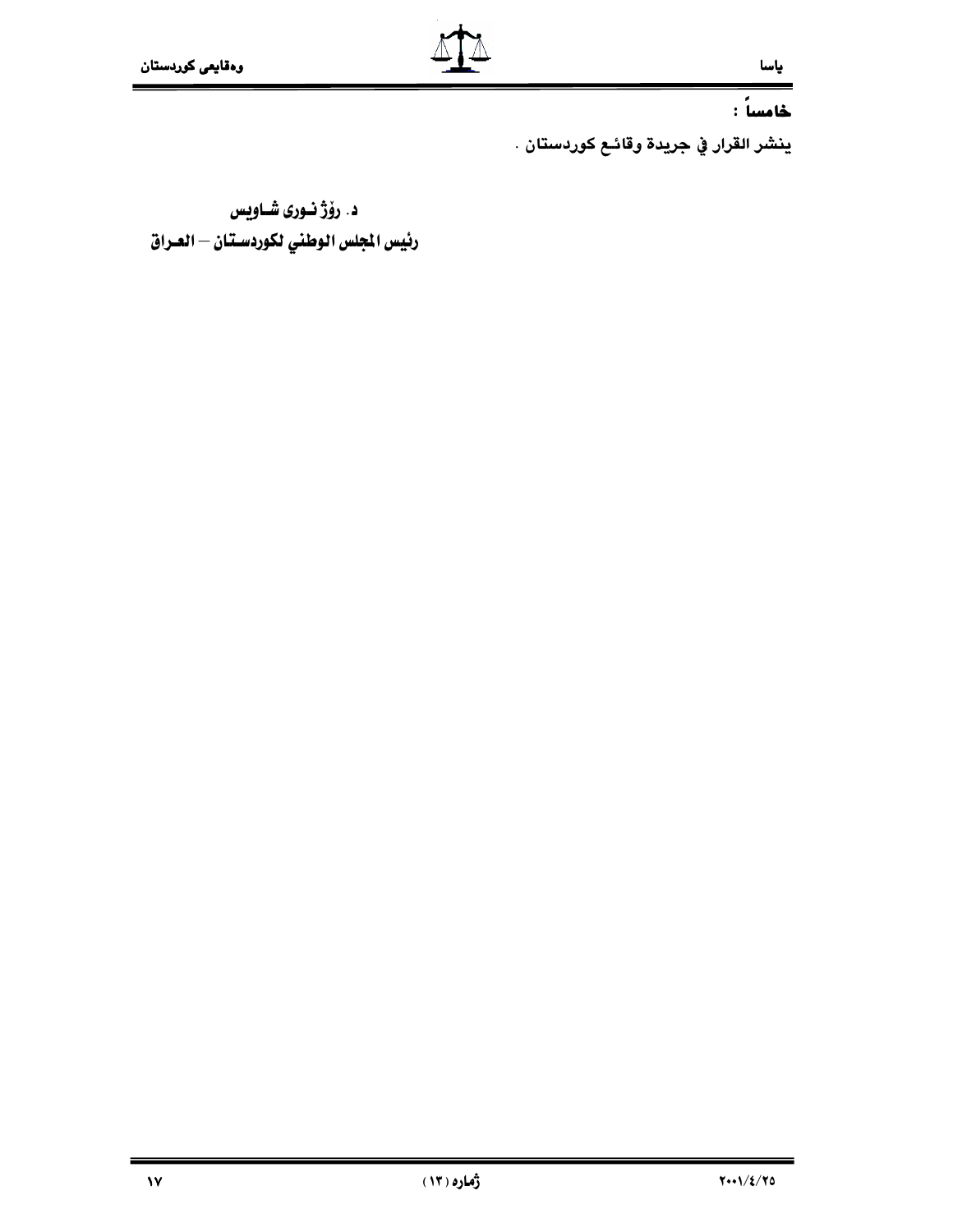

## يسم الله الرحمن الرحيم

بإسم الشعب المجلس الوطنى لكوردستان العراق رقم الأصدار: ٣ تأريخ الأصدار: ٢٠٠١/٤/١٠٢

(( فسواد ))

أستناداً لأحكام الفقرة (٨) من المادة السادسة والخمسين من القانون رقم (١) لسنة ١٩٩٢ المعدل و المادة (٩٤) من النظام الداخلي للمجلس الوطني لكوردستان ــ العراق رقم (١) لسنة ١٩٩٢ المعدل ، و بناءاً على ما عرضه رئيس المجلس ، قرر المجلس الوطني بجلسته المرقمة (٦) و المنعقدة بتأريخ ٢٠٠١/٤/١/ ٢٠٠١ التعديل الأتي :

## التعديسل الرابسع للنظـام الداخـلي للمجلس الوطني لكوردسـتـان ــ العـراق رقسم (١) لسنة ١٩٩٢ المصدل

المادة الأولى :

تعدل المادة (٣٨) الثامنة و الثلاثون من النظام الداخلي للمجلس و تقرأ كالأتي :

تكون اللجان الدائمة للمجلس كما يلي :

- ١. لجنة الشؤون القانونية .
- ٢. لجنة الشؤون المالية و الأقتصادية .
	- ٣. لجنة الشؤون الداخلية .
		- ٤. لجنة الزراعة و الري .
- ٥. لجنة الشؤون التربية و التعليم العالى .
- ٦. لجنة الشؤون الصحية و الأجتماعية .
	- ٧. لجنة العلاقات و الشؤون الثقافية .
	- ٨. لجنة الأوقاف و الشؤون الأسلامية .
- ٩. لجنة البلديات و النقل و الموصلات .
	- ١٠. لجنة الصناعة و الطاقة و المعادن .
		- ١١. لجنة شؤون الثيشمرطة .
			- ١٢. لجنة حقوق الأنسان .
- ئى: بېئترىۋشنان سىمنى ۋارغا ھەي ۋەقايىتىي ك **ــ د دستان** 
	- ١٤. لجنة الدفاع عن حقوق المرأة . www.moiku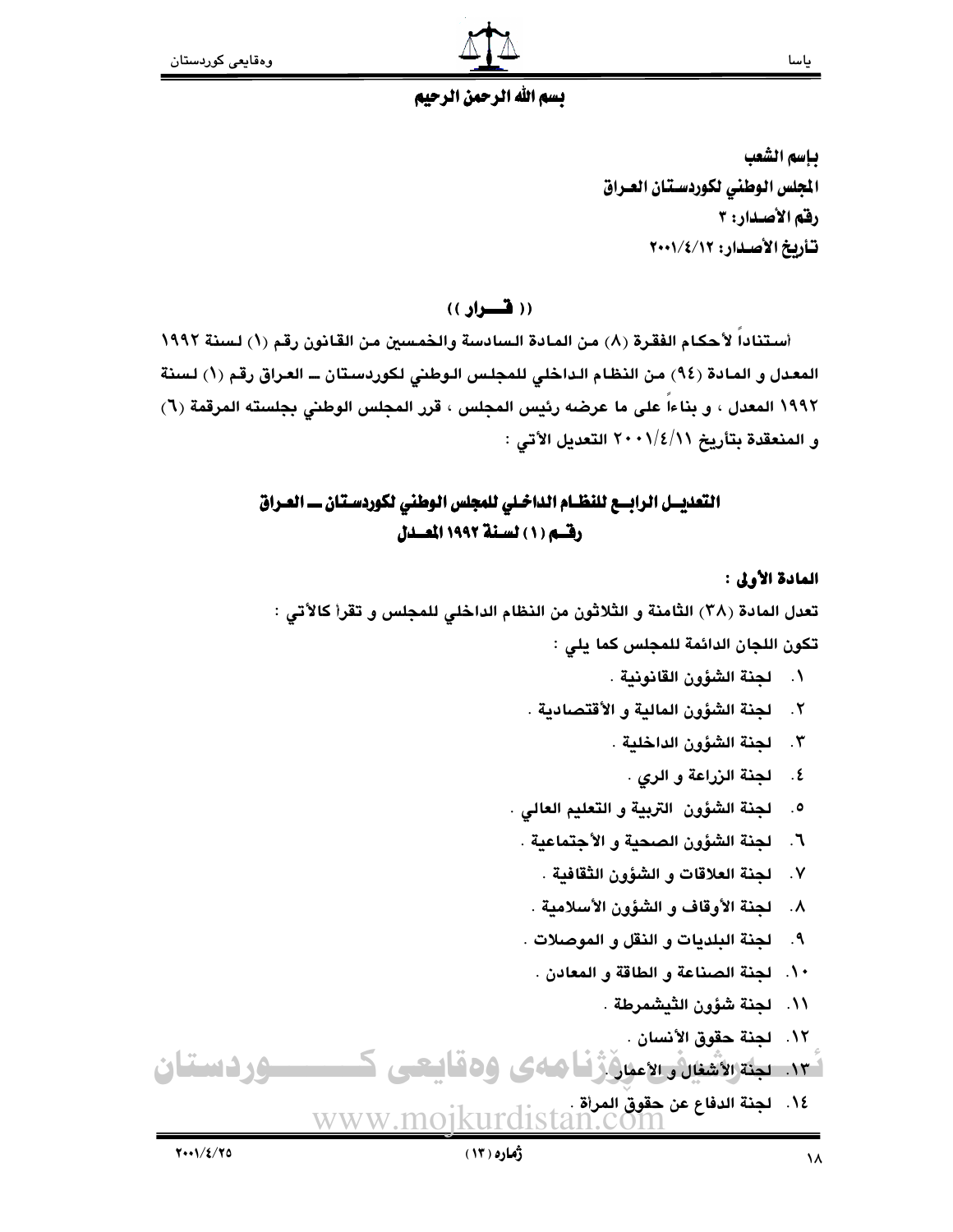### المادة الثانية :

تعدل الفقرة (٣) من المادة (٣٩) التاسعة و الثلاثون و تقرأ كالأتي : (( تشكل اللجان الدائمة من عدد لا يقل عن حمسة أعضاء و تنتخب كل لجنـة من بين أعضائها رئيساً و نائباً و مقرراً لها )) .

### المادة الثالثة :

يعمل بهذا التعديل اعتباراً من تأريخ أقراره و ينشر في جريدة وقائع كوردستان .

د. رۆژ نــورى شــاويس رئيس الجلس الوطني لكوردستان – العـراق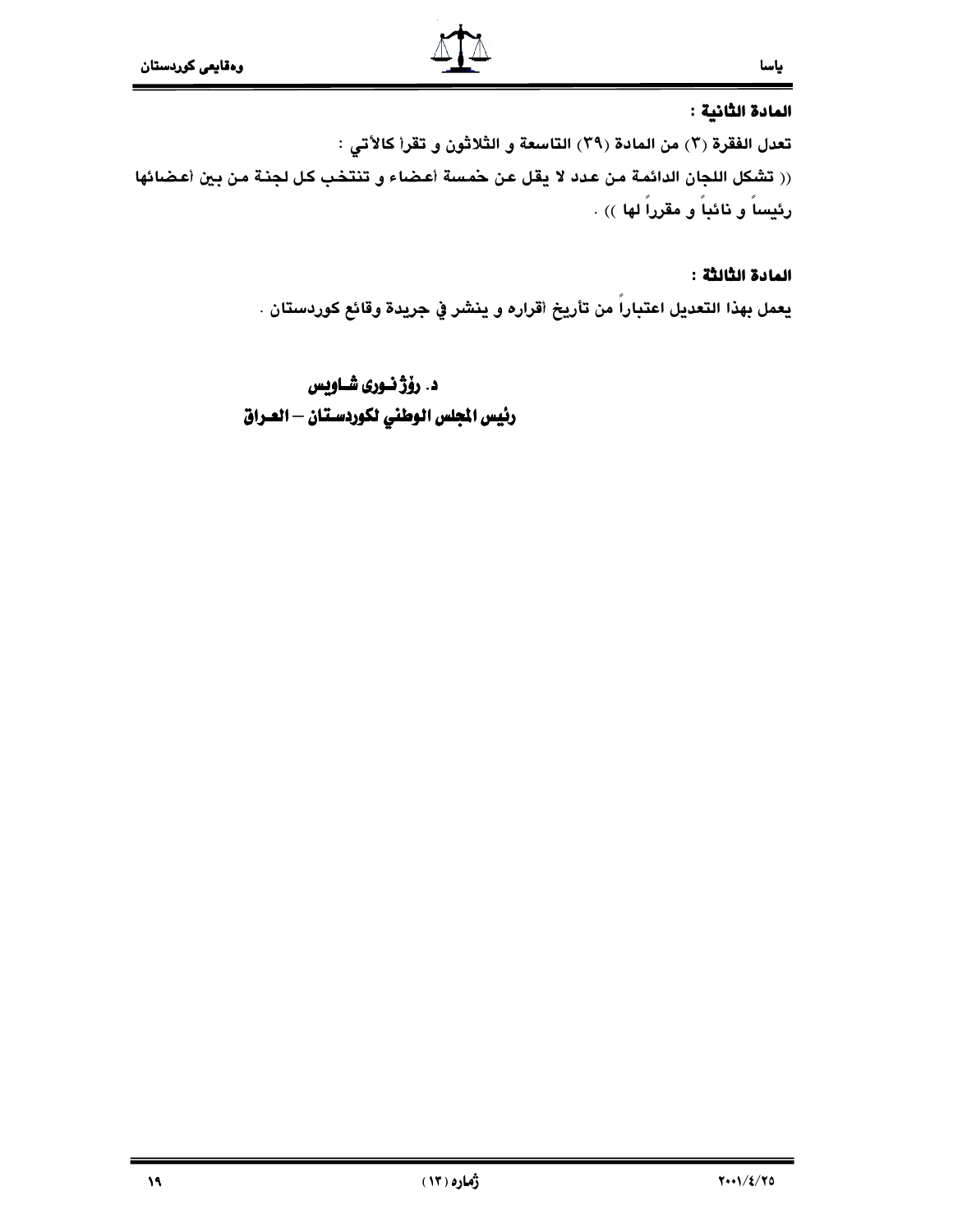## نظام رقبه (١) لسنة ٢٠٠١ نظـام انتخـاب رؤسـاء و أعضـاء المجالس البلـديــة في أفليم كوردسـتان العـراق

### المادة الأولى :

تنظم أنتخابات رؤساء و أعضاء المجالس البلديـة في الأقلـيم وفـق طريقـة الأنتخاب المباشـر و بالأقتراع السرى التام و يؤدى الأنتخاب بطريقة الترشيح و الأنتخاب الفردى .

### المادة الثانية:

تشكل هيئـة عليـا تتـولى تنظـيم أمـور أنتخابـات رؤسـاء و أعـضـاء المجـالس البلديـة في الأقلـيم برئاسة نائب رئيس الوزراء و عضوية وزير الداخلية و وزير البلديات و السياحة و وزيـر العدل و رئيس الأدعاء العام و محافظي المحافظات في الأقليم و ممثل عن هيئـة الأحصـاء في رئاسـة مجلـس الوزراء .

#### المادة الثالثة :

تشكل هيئة الأشراف علـي الأنتخابـات البلدبـة برئاسـة قاضـي من الـصنف الأول أو الثـاني و عـضوية رئـيس الأدعـاء العـام أو مـن ينـوب عنــه و ممـثلين عـن وزارة الداخليـة و وزارة البلـديات والسياحة و ممثلين عن المحافظات و تتولى المهام التالية :

- ١. تحديد المناطق الأنتخابية و المراكز الأنتخابية .
- ٢. تشكيل لجان المناطق والمراكز الأنتخابية للأشراف على سير الأنتخابات فيها برئاسة قاض أو أحد أعضاء الأدعاء العام أو محقق عدلى و ممثلين عن الأدارة و حضور ممثل المرشحين .

٣. أصدار تعليمات لتسهيل سير الأنتخابات .

#### المادة الرابعة :

تعتبر بلدية مركـز كـل محافظـة أو مدينـة أو أي بلديـة أخـري بحـدودها القانونيـة منطقـة أنتخابيـة واحدة .

#### المادة الخامسة :

. يحدد موعد الأنتخابات بقرار من الهيئة العليا و يعلن بوسائل الأعلام على المواطنين قبل الموعد المحدَّد لها بما لا يقلِّ عن شهر . WWW.MO1KUITC listan com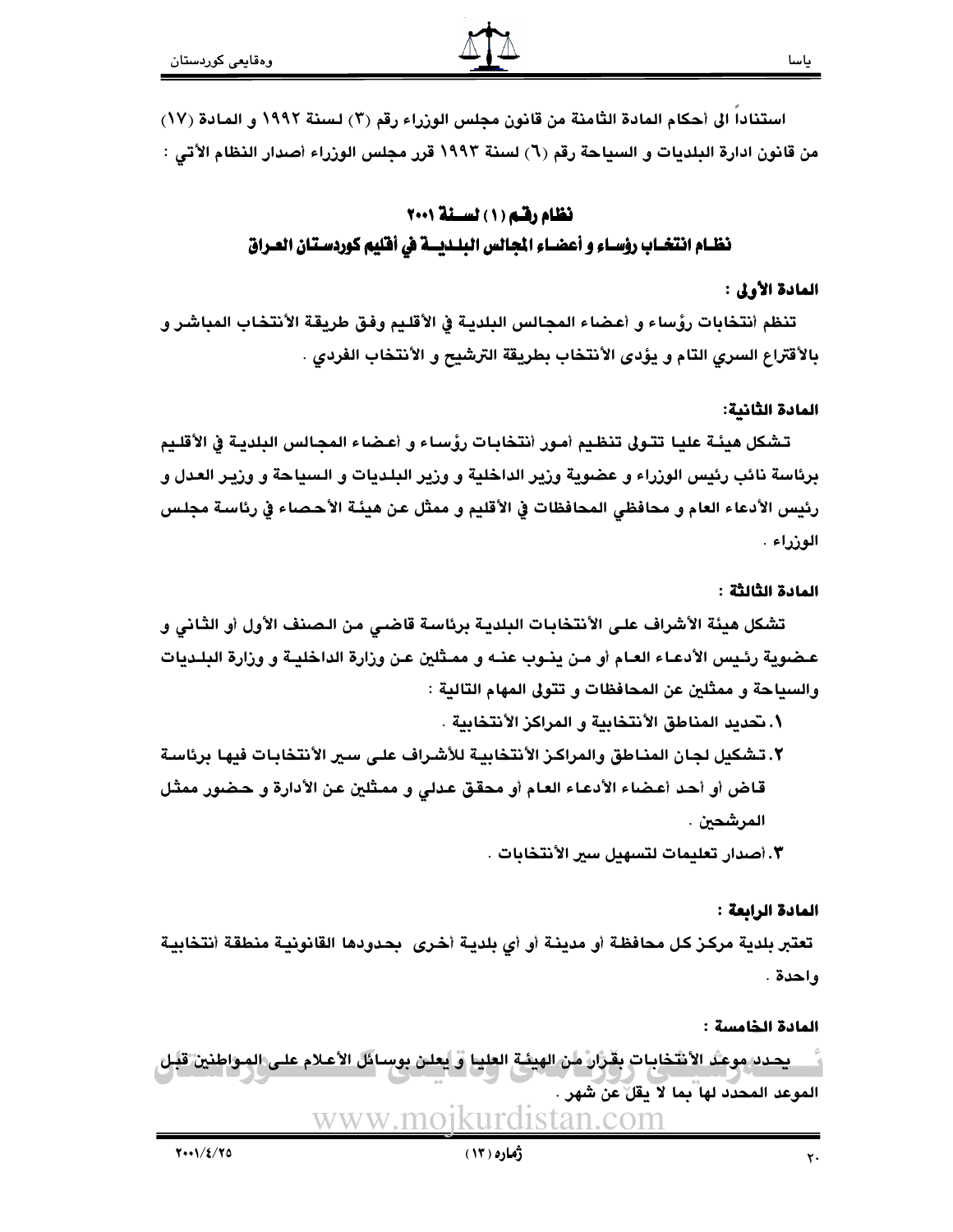#### المادة السادسة :

تعد لكل منطقة أنتخابية جداول باسماء الناخبين حسب مراكزها الأنتخابية مرتبـة وفـق الحروف الهجائية تتضمن مهنهم و عناوينهم وتأريخ و مكان تولدهم و ترسل بنسخ متعددة الى لجنــة المنطقــة و عنــد تعــذر ذلـك فللهيئــة العليــا تحديــد طريقــة أخــرى مناســبة لتحقيــق الغــرض المطلوب .

### المادة السابعة :

تزود المراكز الأنتخابية بالأستناد الى قوائم الأحوال المدنية كل مواطن أكمل الثامنة عشر من العمر ببطاقة الناخب وفق صيغة تحدد أوصافها و شكلها ببيان من الهيئـة العليـا علـى أن يـبرز الناخب مايثبت شخصيته عند الأقتراع .

### المادة الثامنة :

لأي مـن مـواطني محافظـات الأقلـيم ذكـرا أم أنثـى أن يكـون ناخبـا أو مرشـحا أذا تـوفرت فيـه الشروط المنصوص عليها في القانون رقم ٦ لسنة ١٩٩٣ على أن يكون مقيما أعتياديا في حدود البلدية المعنية .

### المادة التاسعة :

لكل شخص يرغب في الترشيح لعضوية المجلس البلدي تقديم أسمه خلال مدة عشرة أيام من تأريخ أعلان موعد الأنتخابات الى رئيس الهيئة العليا مشفوعة بالوثائق المطلوبة.

### المادة العاشرة :

تبت الهيئة العليا في الطلب خلال ثمان و أربعين ساعة من تقديمه اليها و تبلغ طالب الترشيح بقرارها خلال ثلاثة أيام من استلامها للطلب .

### المادة الحادية عشر :

لطالب الترشيح أن يطعن في قرار الهيئة العليا لدى محكمة الأستئناف خلال يـومين مـن تـأريخ تبليغه بالقرار و تصدر محكمة الأستئناف بصفتها التمييزية قرارا باتا بشأن الطعن خلال يومين .

### المادة الثانية عشر :

تعلن الهيئة العليا بوسائل الأعلام المختلفة قوائم المرشحين و تعلـق في لوحـة تعـد لهـذا الغـرض في كل مركز انتخابي ضمن المنطقة الأنتخابية قبل حمسة عشر يوما على الأقل من موعد الأقتراع .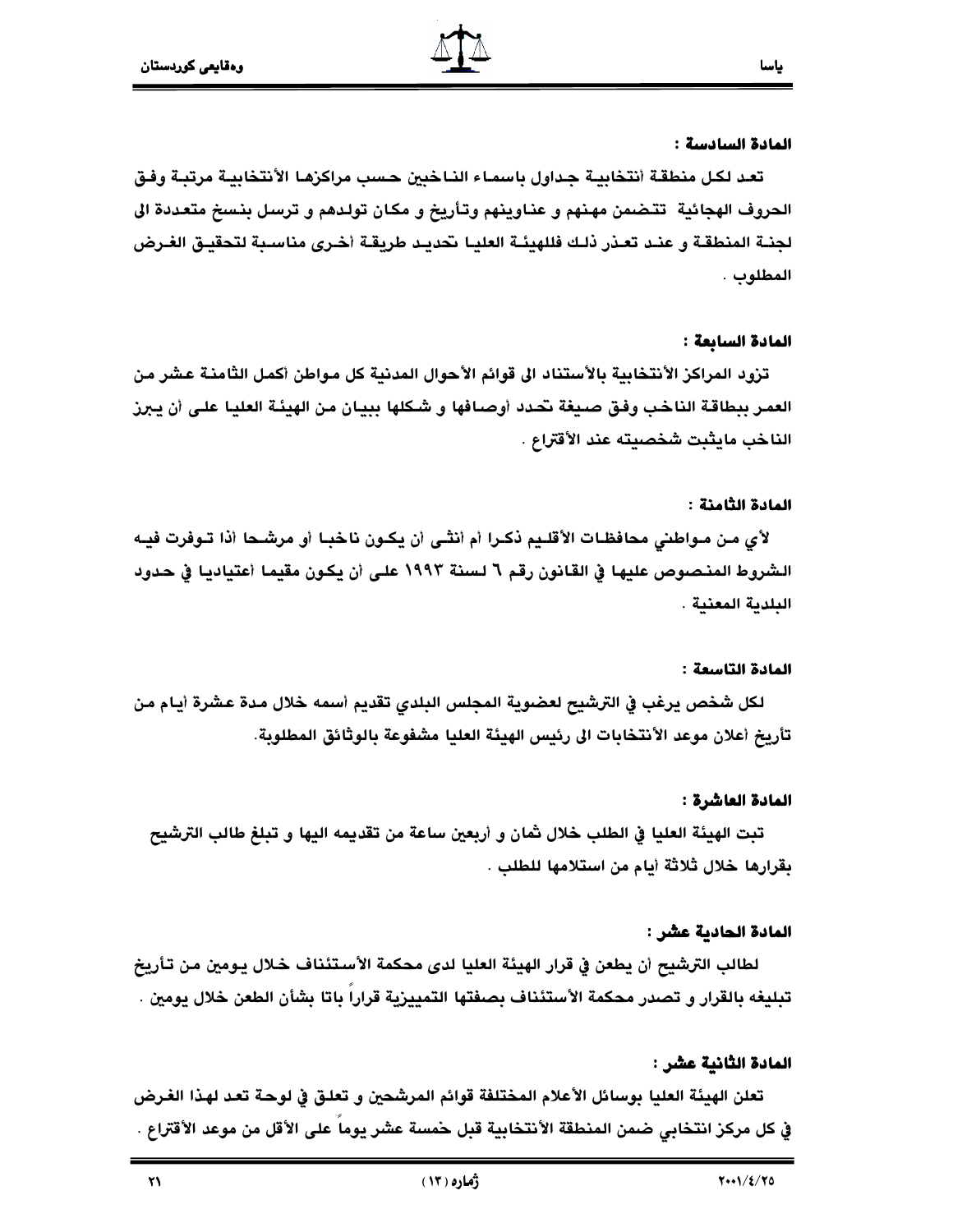### المادة الثَّالثَّة عشر :

الدعاية الأنتخابية حرة في حدود القانون و النظام العام و الأداب و تبدأ في اليوم التـالي لأعـلان قوائم المرشحين و تنتهي قبل اربع و عشرين ساعة من بدء عملية الأقتراع .

المادة الرابعة عشر : تصدر الهيئة العليا تعليمات نحدد بموجبها شكل و حجم صناديق الأنتخاب و طريقة غلقها و فتحها .

#### المادة الخامسة عشر :

يتولى رئيس لجنـة المركـز الأنتخـابي حفـظ النظـام في مركـزه ، و لـه أن يتخـذ مـن الأجـراءات مـا يكفل ضمان حسن ٍ سير الأنتخابات و سلامتها .

### المادة السادسة عشر :

تبدأ عملية الأقتراع في الـساعة الثامنـة صـباحا و تنتهـى في الـساعة الثامنـة مـساءا و للهيئـة العليا منح أي مركز تقتضي ظروف عملية الأقتراع فيه مدة ساعتين أضافيتين بطلب من لجنة المركز الأنتخابي .

### المادة السابعة عشر :

عند أنتهاء الوقت المحدد للأقتراع يعلن رؤساء لجان المراكز أنتهاء عملية الأقتراع و يثبت ذلك في محضر الأنتخاب و تفتح الصناديق و تفرز الأصوات علنا .

### المادة الثامنة عشر :

- أ. تعتبر البطاقات الأتية باطلة :
- البطاقة غير المختومة بختم لجنة المركز .  $\cdot$ .
	- ٢. البطاقة الخالية من أية أشارة.
- ب. لا يعتد بالأسم الذي يثير لبسا في تحديد الشخص المنتخب .
- ج. أذا ظهـر في ورقــة أنتخابيــة أكثــر مـن العــدد المطلــوب أنتخــابهم مـن المرشــحين ، فــالعبرة بالمتقدمين منهم حسب تسلسل ورود أسمائهم ويهمل الباقون .

المادة التاسعة عشر: -- المستحدث المركز بتنظيم محاضر موقف من قيلها بنتائج التصبوت تودعها في ظرف مغلو<br>١. تقوم لجان المركز بتنظيم محاضر موقعه من قبلها بنتائج التصويت تودعها في ظرف مغلو و مختوم و تسلمها الى لكنة الهنطقة [] WWW.MO1kU10